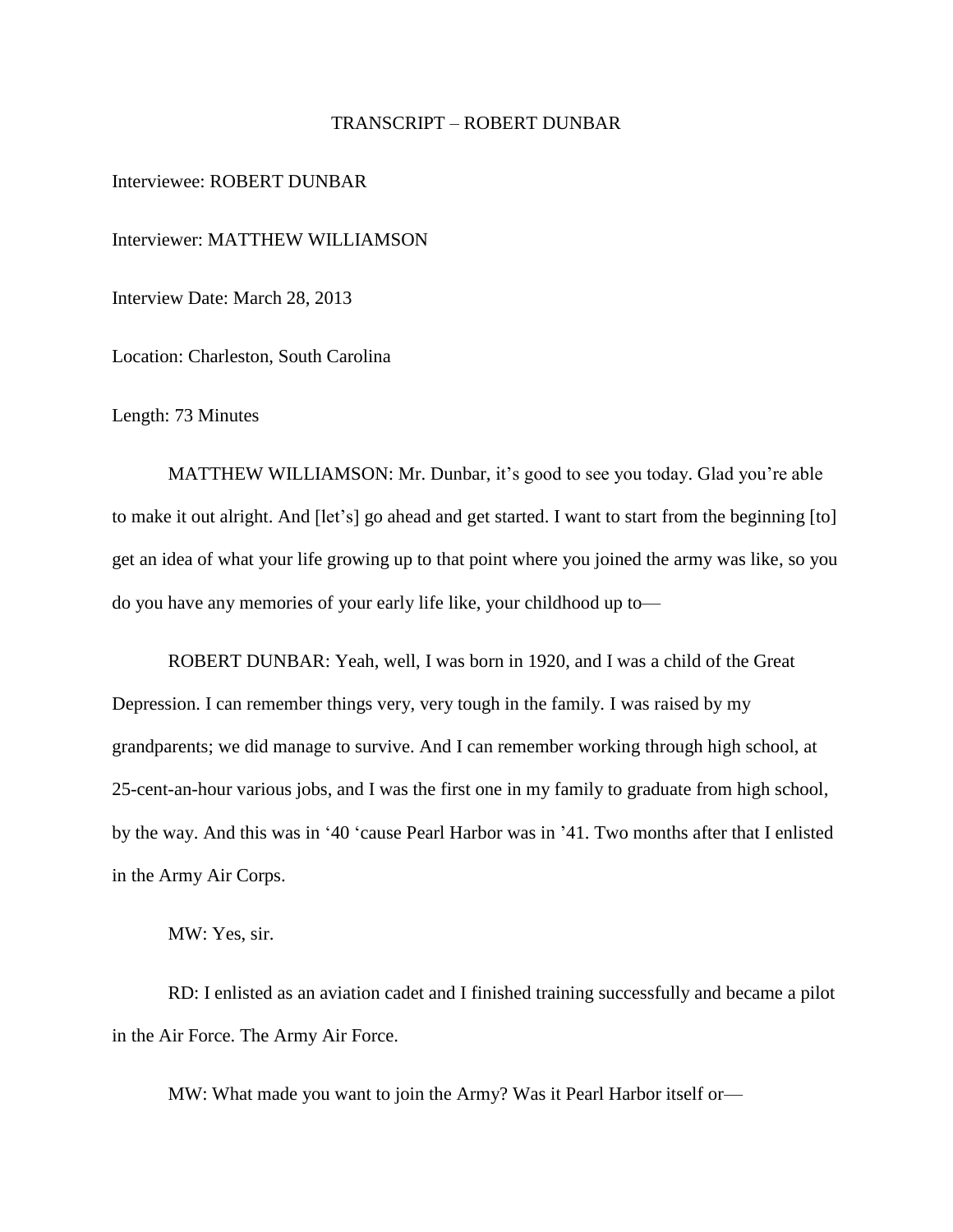RB: We didn't have a choice. I either enlisted, or I was gonna get drafted.

MW: Yes, sir.

RB: That was the beginning of World War II.

MW: Yes, sir. From—What where some of your early experiences with the Air Corps when you first enlisted?

RD: First place they sent me was a classification center in Nashville, Tennessee, where we had a check out eye and hand coordination-type exercises, and most of my friends there were Yankees. And I talk like a—people from the Gullahs, from the islands—[which was] very, very bad [in this] group. The Yankees would get in a circle around me and make me talk and laugh like hell (Laughs.) 'cause they never heard anybody talk like these Southerners. Wasn't long after that I tried my damndest to talk like a Yankee.

MW: (Laughs.)

RD: Never Succeeded. But when I finished that program, I started aviation cadet programs: pre-flight, primary, basic, advanced, four-engines.

MW: After your training, where did they send you, sir?

RD: After cadet training?

MW: Yes, sir.

RD: I was sent to a base in Florida for four-engine transition: Hendricks Field, Fort Sebring, Florida. Four-engine transition. I flew there for a couple hundred hours. Then I was sent to a four-engine base in Rapid City, South Dakota. And I was assigned crews at that time for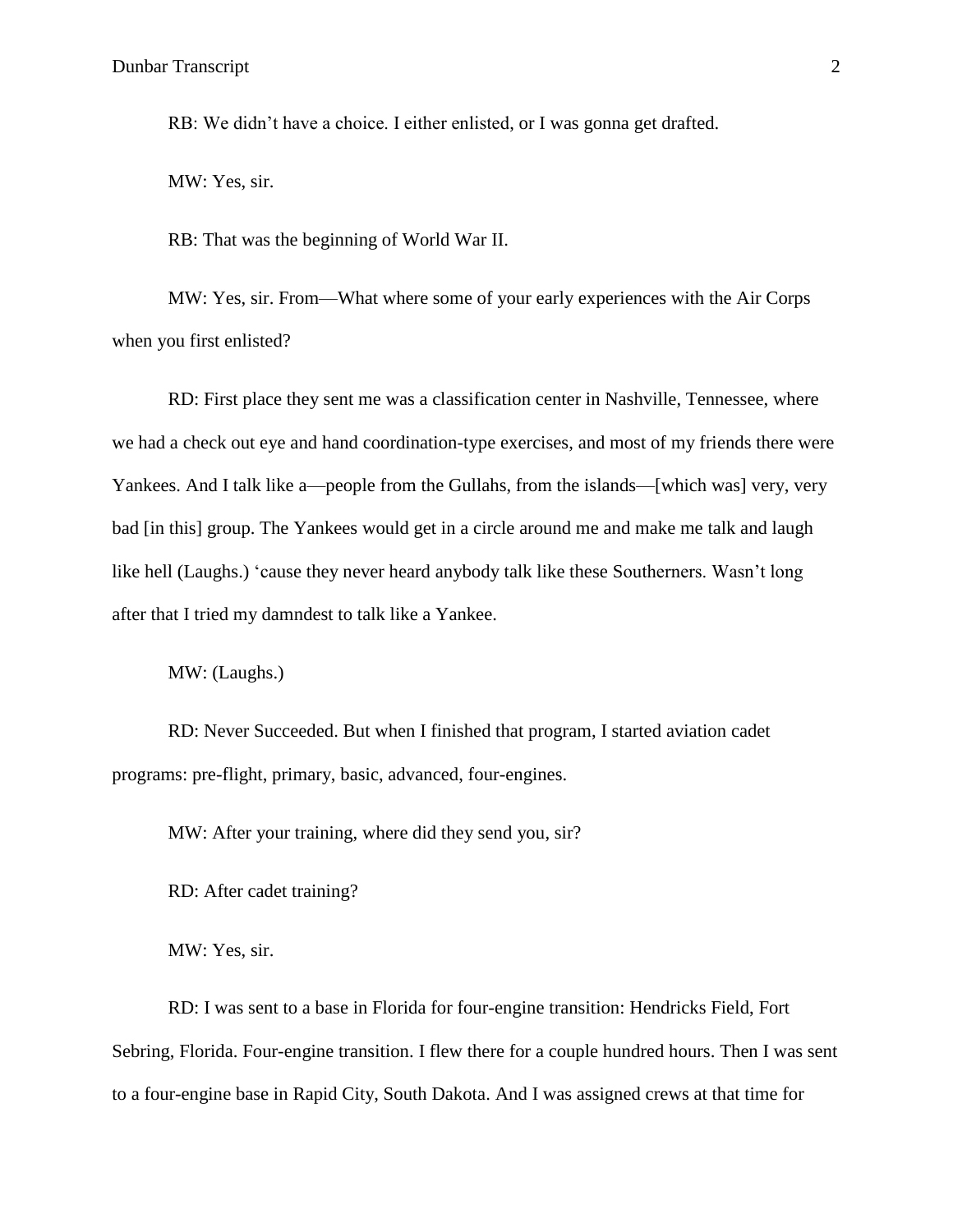combat training, you know, dropping practice bombs, gunnery, navigation. And I guess I was there for a couple hundred hours down there, too. Then I was sent to a base in Nebraska—I hesitate when I talk because I try to never say "um," "uh," and "duh" and "der," and I have to think—so the base in Lincoln, Nebraska, and the crew was issued a brand new B-17. and they said, "Take it to Scotland," and we did. We flew from Lincoln, Nebraska, to Northern Maine, Goosebay, Labrador, Reykjavik, Iceland, Scotland. The plane was taken from us, and we were transferred to the  $96<sup>th</sup>$  bomb group.

And this was in late May of '44. Of course D-Day was the  $6<sup>th</sup>$  of June '44. So in my first mission I had to fly as co-pilot for combat indoctrination—I believe I told you this story—the target that on the  $4<sup>th</sup>$  of June was the Marshland Yards at Paris, France. See, the purpose was to screw up transportation so the Germans couldn't [get] all them resupplies. And that's the day I was flying right underneath another B-17. He got a direct burst right in his right [side] between the two gunners, and I knew that they died instantly. And the nose went down, and the tail all went down. (Spiraling motion with hands) And that was my indoctrination to being shot at.

You know, being shot at is a horrible experience. Like I said, I could talk to you for a month trying to explain it to you, but you wouldn't understand it, never, till you were shot at yourself. Horrible experience. And at times it lasted for hours, flying, fighters coming. And that was my first mission.

My second mission was the  $6<sup>th</sup>$  of June, D-Day, and I dropped bombs on Normandy. From there on for a couple of months, every third, fourth, fifth day we flew a mission, weather permitting.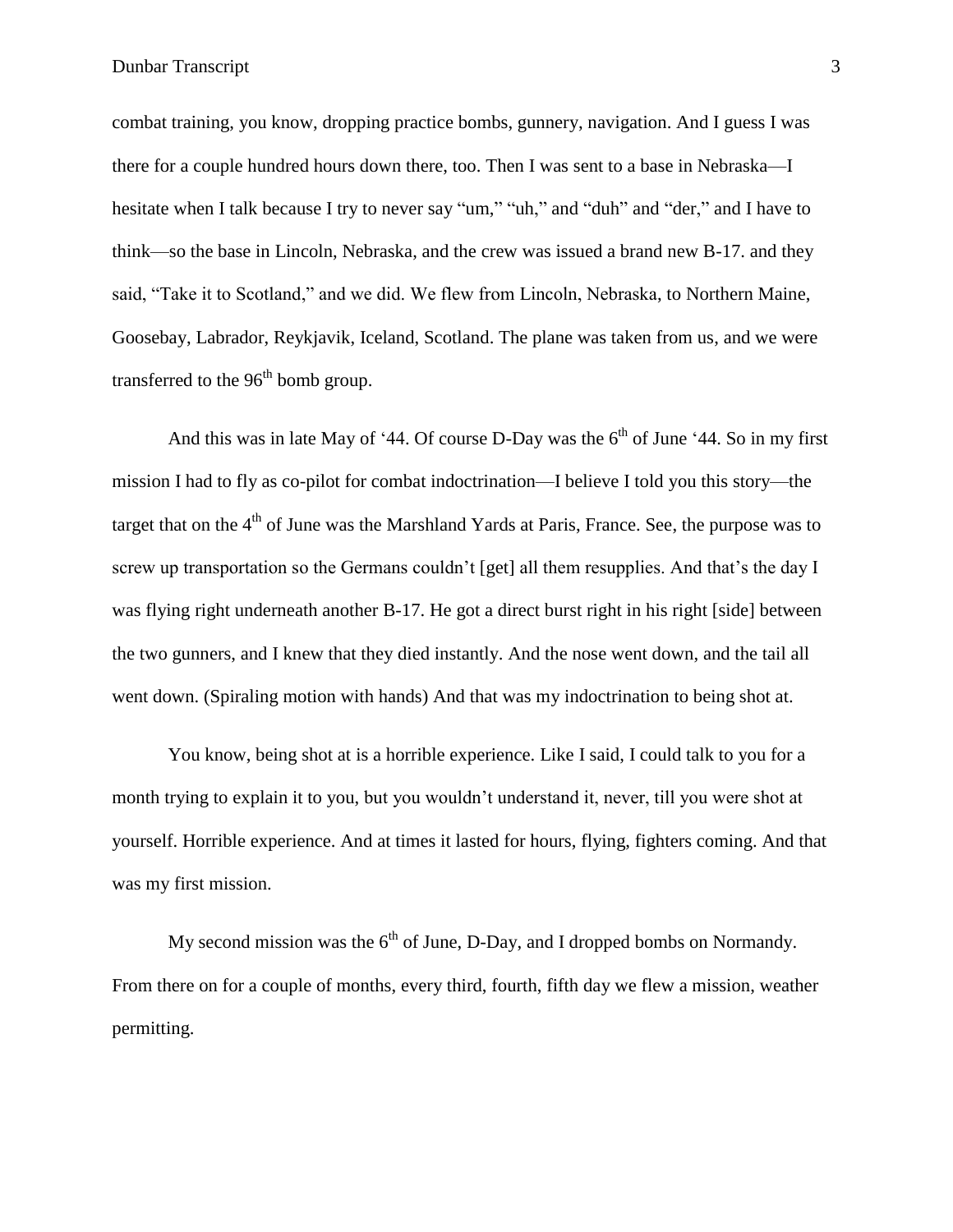I think right after Normandy we had two or three targets in France, then we started back on Germany again. Aircraft factories primarily at the time. That was our primary mission, we had to destroy the Luftwaffe before D-Day or Normandy wouldn't have succeeded. It would have been very disruptive.

MW: Those were the attacks that you said, the raids on ball bearing factories and—

RD: Yeah.

MW: Other necessary parts for the airplanes—

RD: Anything pertaining to airplanes at the time: ball bearings, sheet metal, fuel, airplanes, airplane engines. What else could I tell you about that? I got a little drawing in this [book] that shows you the targets I hit if I can find it. (Flips through journal) This is a little book that we were given when I got to Prisoner of War—a diary-type thing—anything to keep us occupied mainly by the Germans. Didn't work. (Both Laugh.) I can't find it. When, let me see— Aww, I gotta find it, gotta show it to you—are we taking too much time?

MW: Oh, no sir.

RD: There's all my missions listed. There's a picture, 'cause we didn't go direct now. All major targets.

MW: A lot of the places on here are places that I've heard about through history classes. I see Berlin, Sagan, Stuttgart—

RD: Sagan, that wasn't a target.

MW: Wasn't a target?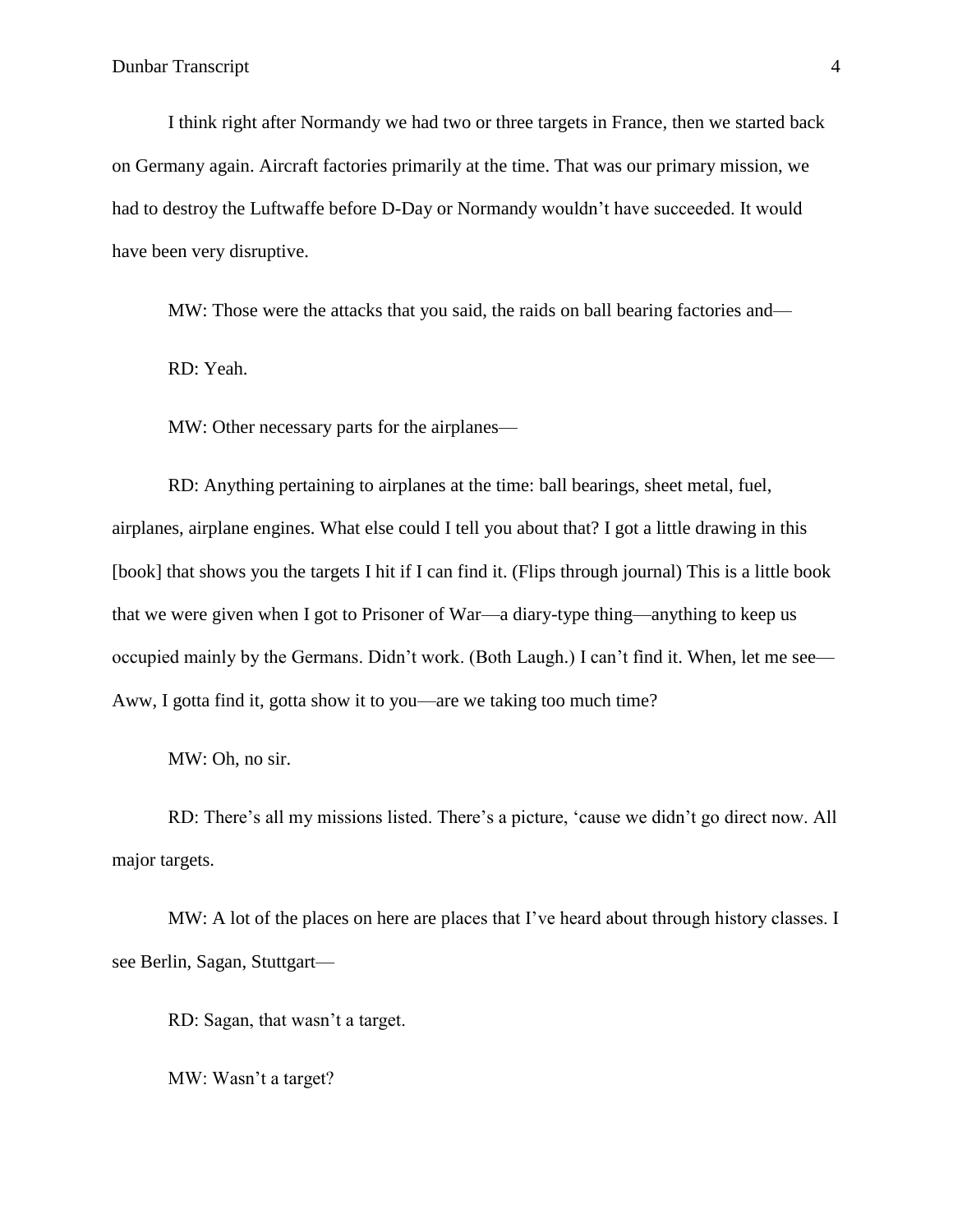RD: It was a Prisoner of War Camp. That's where the movie "The Great Escape" was taped about. Sagan's great escape three tunnels: Tom, Dick and Harry, remember that?

MW: Yes, sir. I remember you telling me that story how they took the planks out of their beds and used them to buttress up the tunnels on their way out so that by the time that—

RD: When you finish that go to page 60, 70—72.

MW: 72, sir? It's blank.

RD: Go to 62. I gotta refresh my memory now. After the Great Escape, after the tunnels were detected, the Germans let us only have six slats per bunk. Our mattress was a paper bag filled with wood excelsior, so no support at all on them six slats. Read it out loud if you can.

MW: "My Six Slated Sack."

Each night before I go to bed I fix a pillow for my head Now I lay my blankets neat On which I hope to get some sleep I lay down easy on my sack The boards aren't right to fit my back Up out of bed I slowly go To move those slats to and fro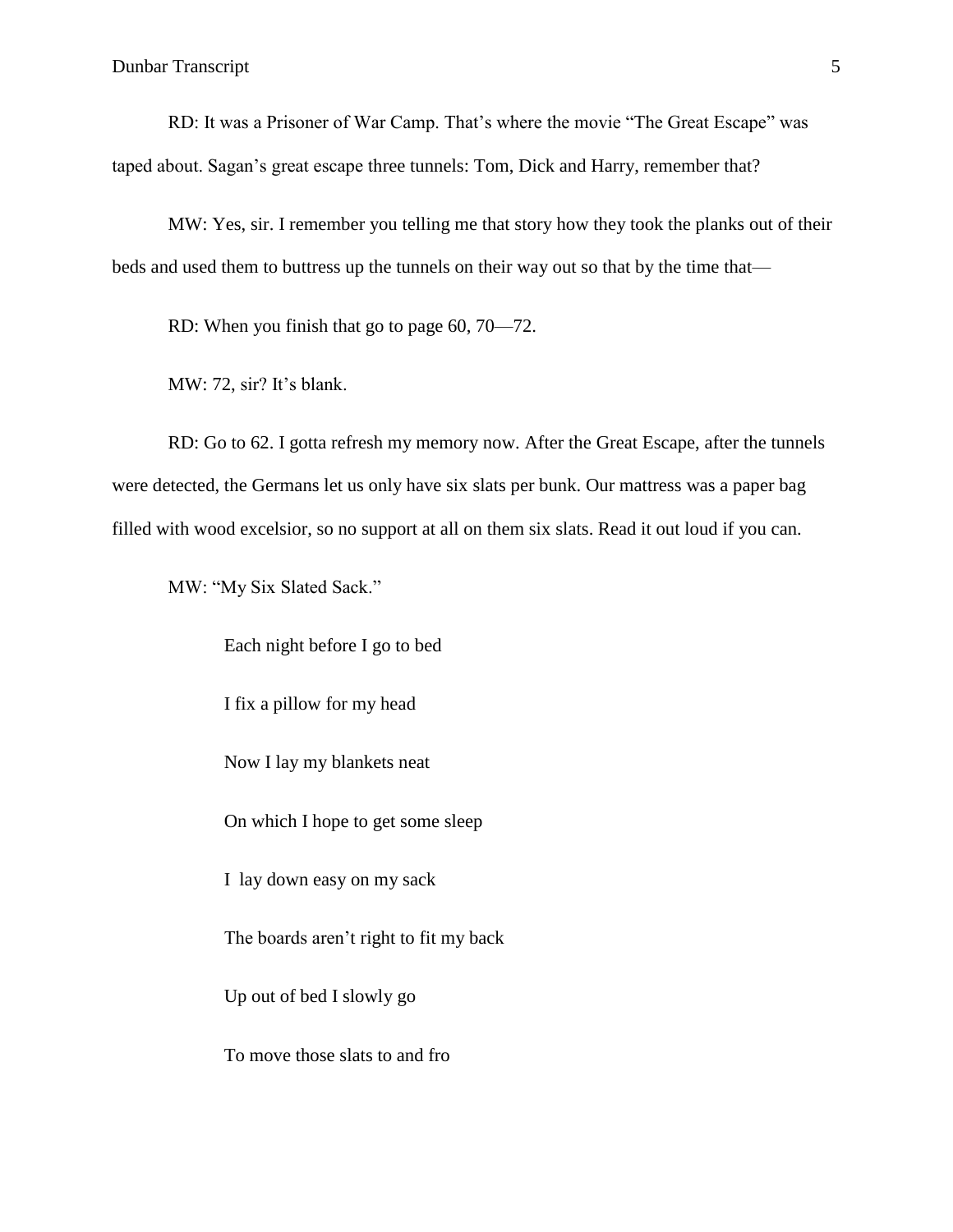I get back in with a sigh

My head is low, my feet are high

So up out of bed again I go

To move those slats to and fro

This time I'm madder than before

So I grab my sack and sleep on the floor

RD: It's true: a miserable way to sleep. (Both laugh.)

MW: A poet and you didn't know it did you, sir?

RD: No. (Laughs.) Oh God. Gotta keep a sense of humor or go crazy.

MW: I just can't imagine how something this funny can come out of that. Now when we were talking before, sir, you said that 25 was the last mission you would fly as a pilot before you got out of the bomb group, sir.

RD: When I was flying, yeah.

MW: So what number were you shot down on, sir?

RD: Twenty-one, of course Jimmy Doolittle was  $8<sup>th</sup>$  Air Force Commander; he increased missions to 30 to 35. When I was flying, we had a 25% chance of finishing 25 missions. Think about the odds there: a 75% chance that you're not going to finish.

MW: Yes, sir.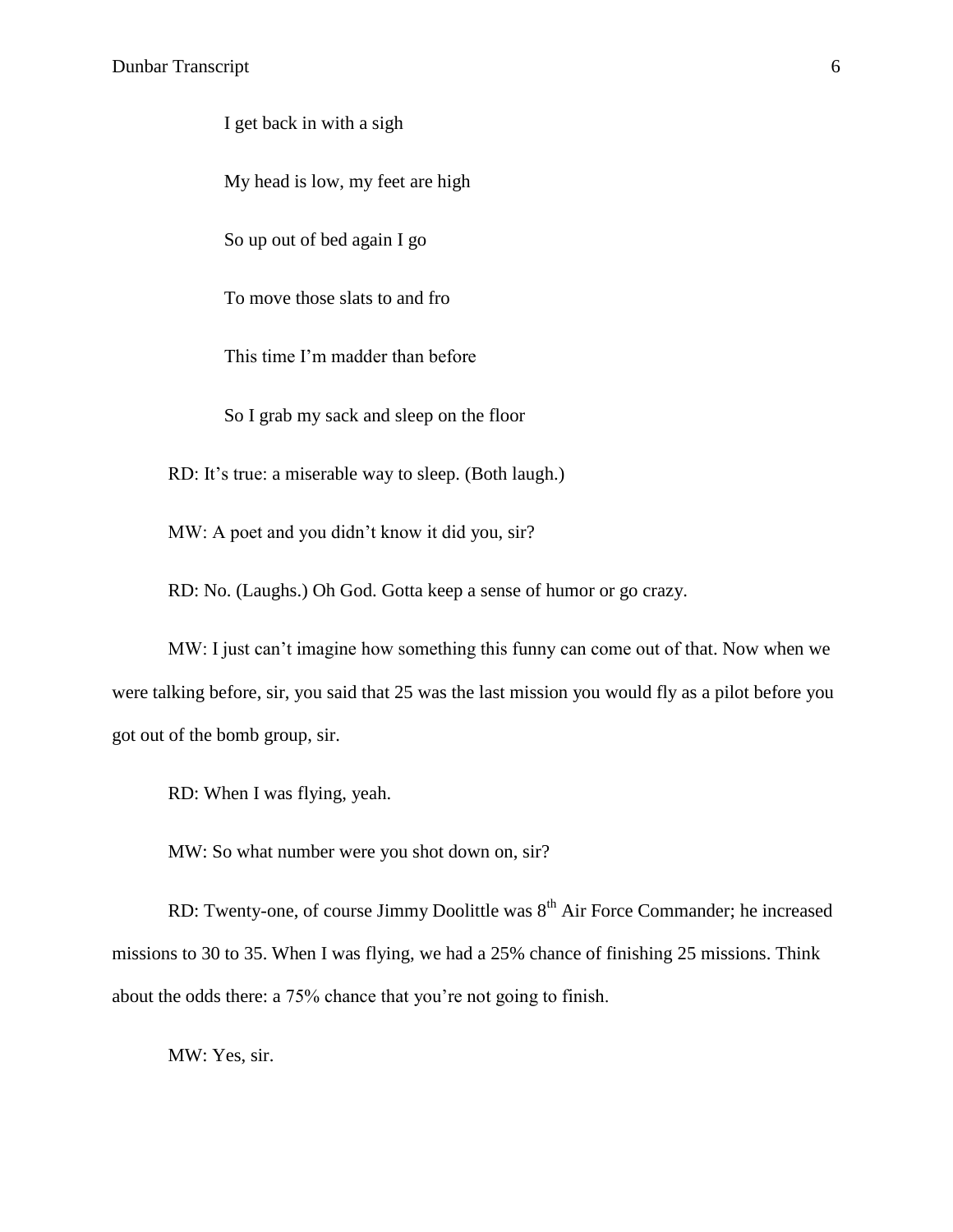RD: He increased it to 35 and the odds dropped down to 80 to 20 that you would not complete missions. That's terrible odds. But the job we done, we did, we had to do, it had to be done before D-Day and right after D-Day. Course a whole year before I got—the whole mission of the  $8<sup>th</sup>$  Air Force was to destroy German support where they couldn't resist invasion. And we died, but we did the job. And it was some odd-ball mission.

I think I told you that on the so called "Cadillac" series we went into South-Central France and dropped down to a 500-foot altitude, which is not much higher than this these tall pine trees there, and dropped canisters of guns and ammo, French Maquis. One mission we killed about a squadron of Army troops, remember that story?

MW: Yes, sir.

RD: Want that for the record?

MW: Yes, sir.

RD: This was two or three weeks after D-Day. We were bogged down in the so called "hedgerows" and the ground troops couldn't move—I guess them German tanks, Panzer Tanks with eighty-eight mm guns—And Eisenhower, was it Eisenhower? Ike? He made a decision that we'd use strategic Air Forces in a tactical mission. We would bomb the Germans ahead of our troops, and the only way we could pick out a target was for the Americans to fire smoke shells over the German forces. And I remember that our assigned target was red smoke. Well, this would have been a good program, a good mission, except the red smoke drifted back over our troops. And we bombed short and killed a whole squadron of Americans. You don't hear about that in books and magazines and papers, not in any detail anyways.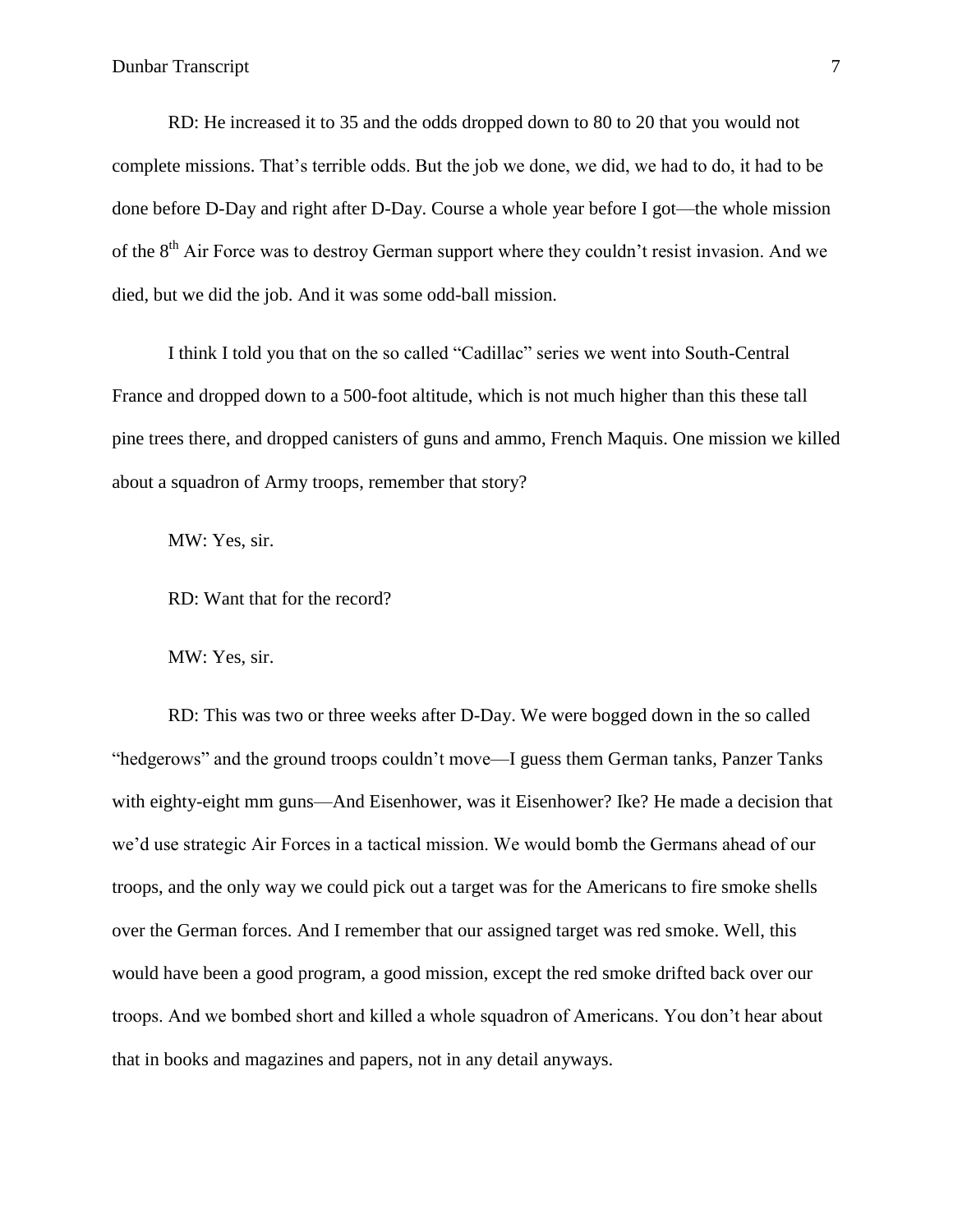Anyway, after that, troops moved. I know there was two armies that went into Normandy on D-Day. This is history; you probably know all this: First and Second Army. And Patton and his Third Army went in about a week, two weeks later. And each one of those three armies had what amounted to a fighter Air Force assigned to them. Three fighter Air Forces; it wasn't a complete Air Force, it was a huge amount of planes and each one was under the command of a General. And a General with the Air Force worked hand-in-glove with a General from the Army. Not under him, not for him, not under his supervision, but as equals. The Army General would brief the Air Force, "Tomorrow is our mission." He would point at things on the map where he was going to try to go, what he going to try to do, and that's all he had to tell the Air Force. Nothing moved the next day except US Army. (Laughs.)

One day, one day Patton told his counterpart, he said, "Tomorrow morning I'm going to make a flanking movement to the left and then we are going to try to close that valet where most of the Germans troops were." He said, "I won't be able to protect my flank." He didn't have to tell the Air Force nothing else, nothing, nothing moved. At that time, a woman could be pushing a baby carriage down the street and she would die. Anything that moved other than American Army died. Was by the P-47's mostly. Terrific ground support aircraft. Yeah, next?

MW: Um, I don't like to say "um" either, so I'm trying to gather my thoughts, too. I was reading about a mission in your story in here sir and it said that the day your life was saved by the P-51 Mustang. Could you tell us that story, sir?

RD: Well, let's go back a little further than that. When we first started flying with just one or two groups, our only fighter support was the British Spitfires. And our target was just along the French, Dutch, and Belgian coast. We couldn't go any further than that; we didn't have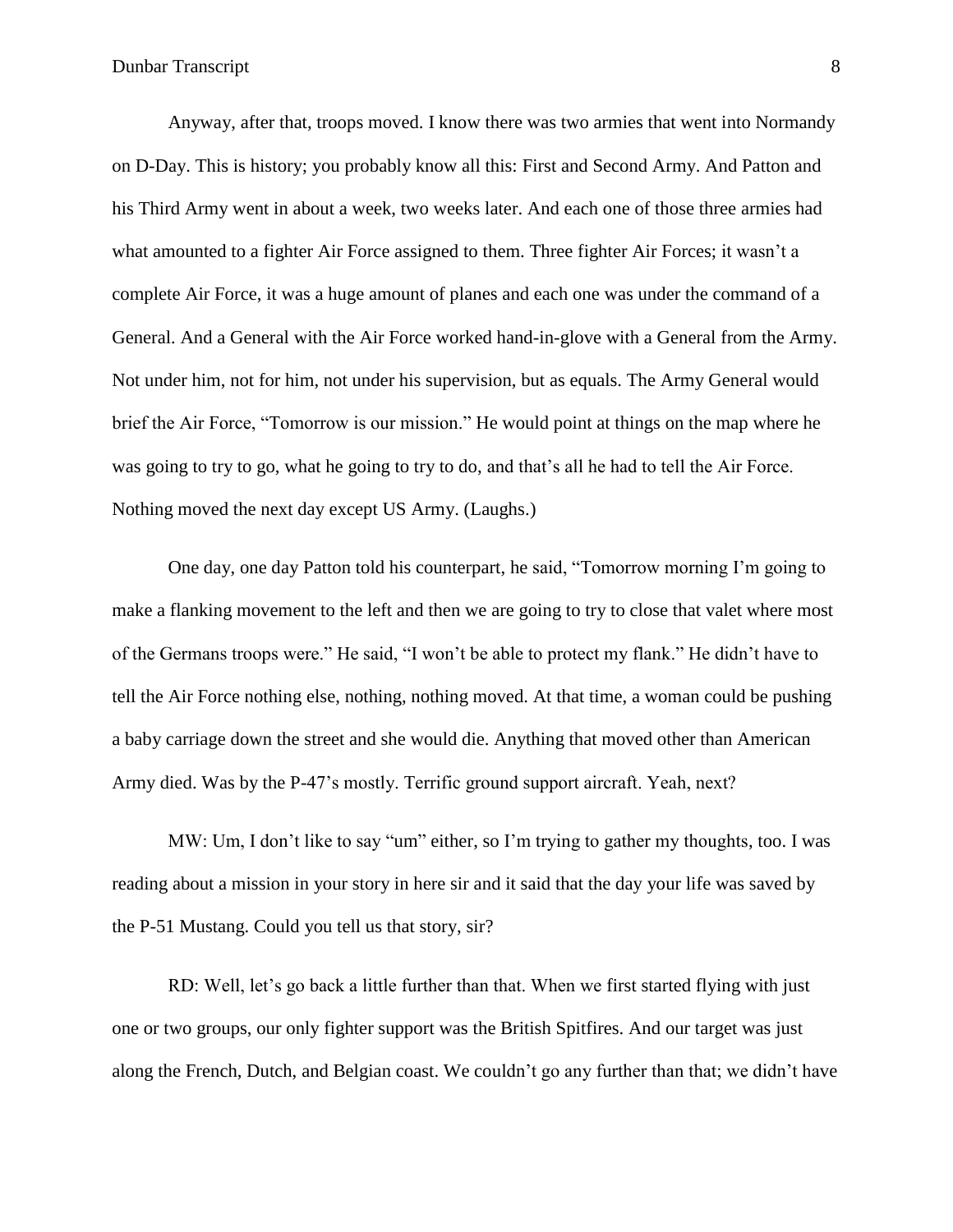the experience or the airplanes couldn't get much further than that. And then later on we started going on to deep missions like the real bad one for Swinefert. We went all the way to Swinefert without fighter support. And we lost six—60 bombers—that's 600 men. Most of them died. And then we got the P-47s and P-38s, and the P-47s could take it just barely into Germany, but then you'd have to turn around and come back. Even when they went and installed the extra fuel tanks, they still couldn't go much further than that. And the P-47 boys would brag about they could take us to Berlin and back, but they didn't have enough fuel left to dogfight if they had too.

And then the P-51 was developed. Oh, the P-51 was developed for the Brits, by the way. They were in real dire straits when they got permission to deal with an American company. And North America just happened to have a P-51 on the drawing board, and they accepted the contract and I think they built a dozen P-51s. And that model had the Allison engine, the same engine used in the P-40s flying tiger-type aircraft. And it was marginal, one of the biggest disappointments of the war.

And the Brits at one time decided to make a modified fuselage and make a full recon plane out of it. And about that time some bright boy, probably a Brit engineer, got a bright idea of changing a—modifying the fuselage, removing the Allison engine and installing the Merlin, the Rolls-Royce Merlin engine. Same engine that was in the Spitfire, Hurricane, the big Lancaster bomber—outstanding engine. Well, they did, they modified it and installed it, that Merlin engine, and it was a miracle, miracle! Most outstanding airplane of World War II. And they put wing tanks on it and that airplane could take us to any target the B-17 could hit. The P-51 could go with 'em, if it had the external tanks to there.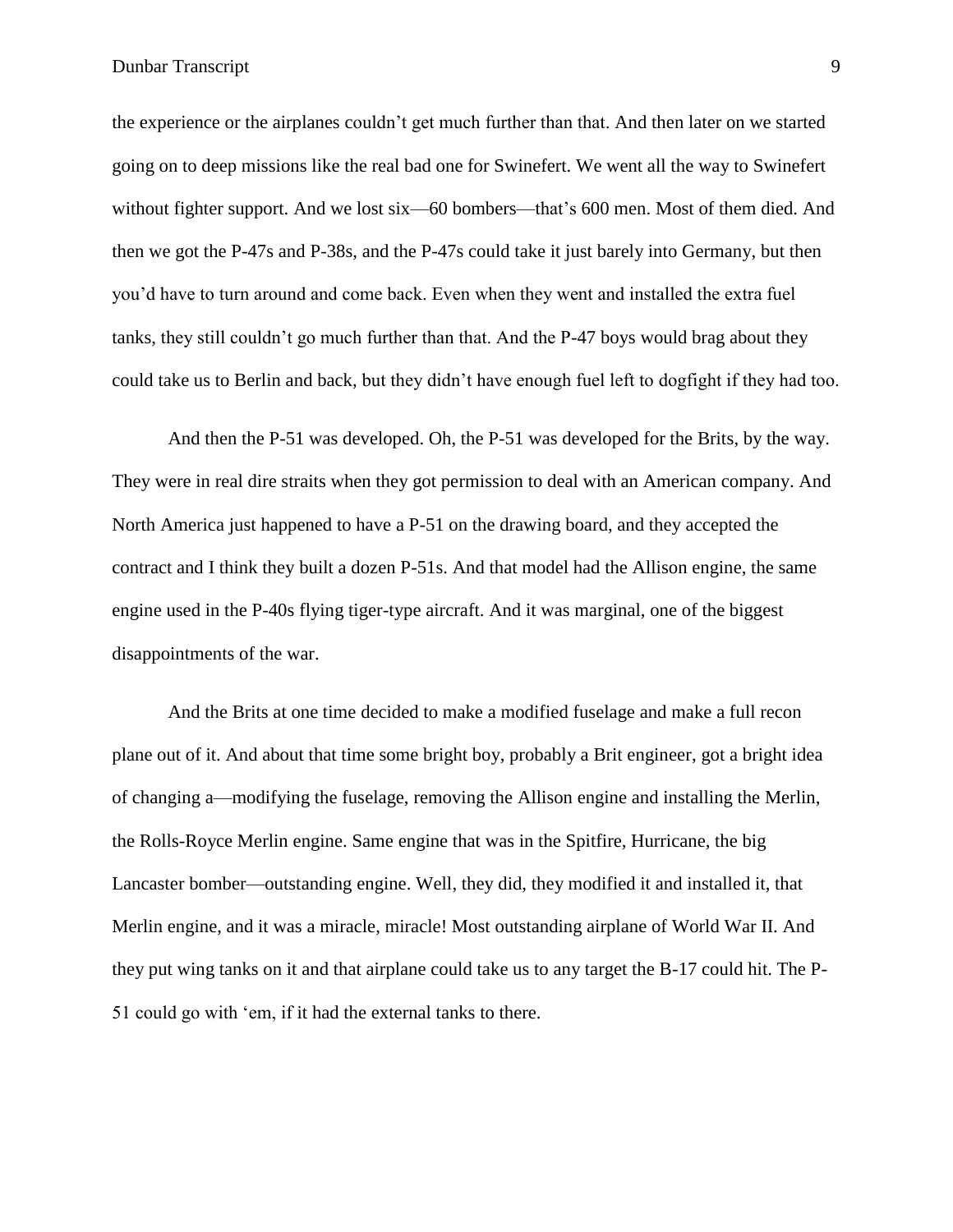And I think you read my story about the six 109s right ahead of me, within a hair on the head of a tack. That was their favorite method of attack initially, and that was the reason the chin turret was developed, installed on later models of the B-17. Anyway, this was late in the war and we had done so much damage to factories and ball-bearings and engines that they were really strapped for training aircraft. They were strapped for fuel to train young pilots, and I think what was looking down at me that day was a bunch of newcomers. Maybe was one or two old heads in the group. But they made that final turn they were six abreast, and I had to die because I had the Norden Bombsight. I think that at that time the lead and his deputy had the Norden Bombsight, and I had the lead bombardier, who steadied to target; the lead Navigator was the only one in the whole formation who knew where the hell we were, where we were going. So we had to die. And that's when the two P-51s came down.

Those six Germans wanted nothing to do with 'em. Some Germans died that day.

MW: They didn't want to get in a dogfight with them.

RD: Not with a P-51, not with their lack of experience and with experiences pilots in the 51 Mustang. Wonderful airplane. In fact, that was the first airplane we used in Korea; [it] was the P-51, until they invented that first jet fighter. I forget the name of it now.

MW: The Koreans used a version I believe called the "Mig" didn't they, or was that later?

RD: They used one or two versions of the "Mig," yeah. We had a single-engine jet fighter, [but I] can't think of the name of it now. But our airplane and our pilot were a little superior to the "Mig." Well, most of the first "Migs" were flown by Russians; you didn't know that did you?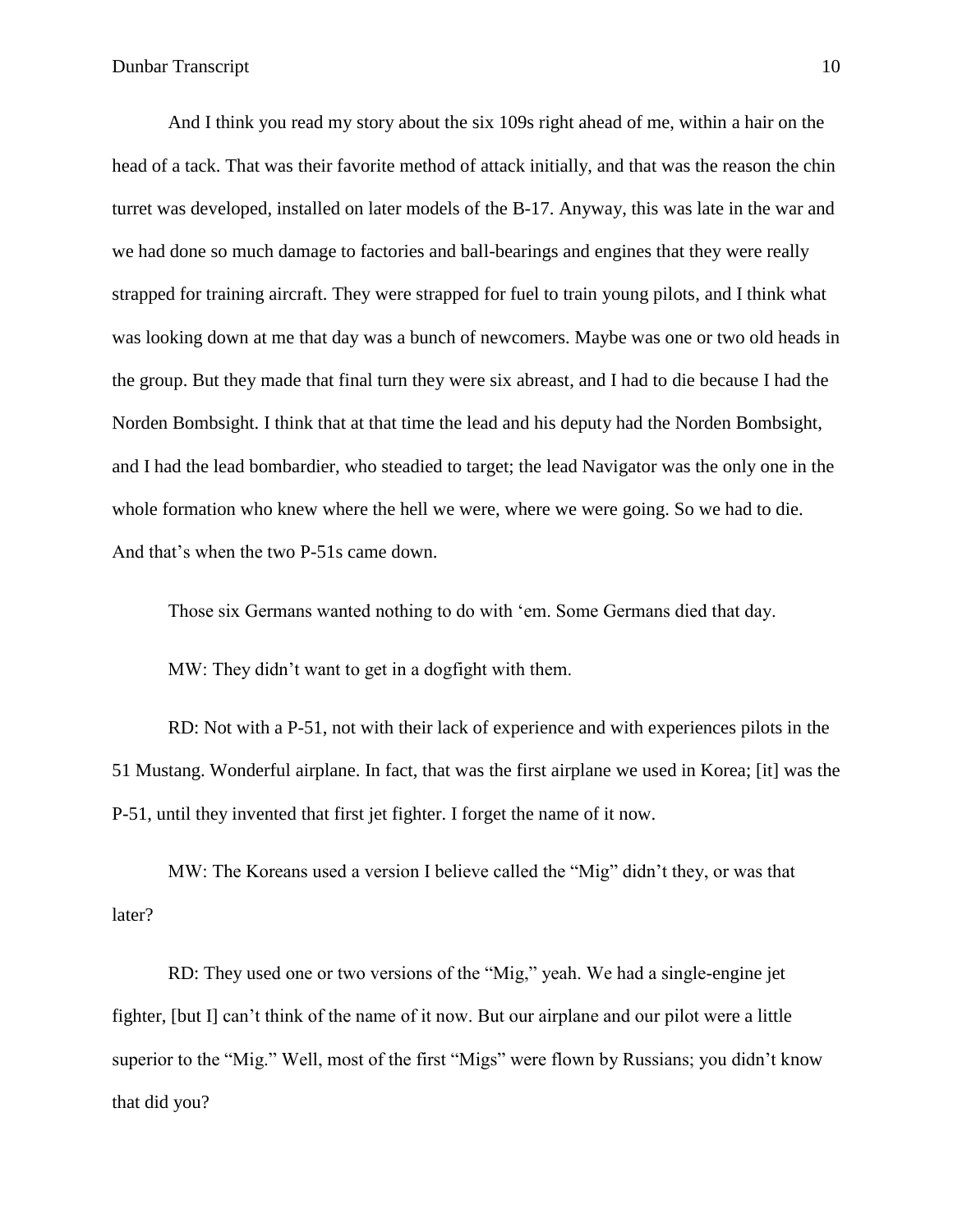MW: No, sir.

RD: Yeah, they were better pilots than the Koreans, and we had a higher kill ratio than the Koreans did. I was on a Korean base one day—I'm thinking, I have to talk slow when I think—we had put out the word that we would give \$100,000 to any pilot who brought a "Mig" into our country, or to South Korea. And one pilot took us up on that, and he landed, I think it was in Seoul Airport, right outside of Seoul. And it was top secret, no pictures, no nothin'. Don't even admit that you'd seen it. But I had my camera and I popped up and I took a couple pictures of it and I popped back down. And I still have the pictures at home. (Laughs.) That was the Korean War though, we were talking about World War II.

Yeah, well, I hit most of those major targets oil and aircraft factories, ball-bearings and anything related to aircraft protection. And that last target—Oh, my last seven leads, my last seven missions, I was a group leader. And I wasn't selected because of my flying abilities; it was because of my navigator who took a meticulous flight log, take-off and landing, and everything that was in between including sighting of flack, enemy fighters, anything, everything was recorded, and operations got a hold to that, and one day I got the word that take a skeleton crew up and drop some practice bombs—what they were doing was testing them. He could work the Norden Bombsight, and it was just the next day or two, and I was flying group lead. 'Til my seventh one, target that day was the I. G. Farbenindustrie, [which was] before the war the largest chemical plant in the world.

I think that about the time I hit it, it was making—I wanna use Ersatz gasoline, Ersatz fuel, but that's not the word. Fake fuel—what would be the word? Well, it worked, whatever it was, it worked and we hit some of those factories, too. But that day, their radar was working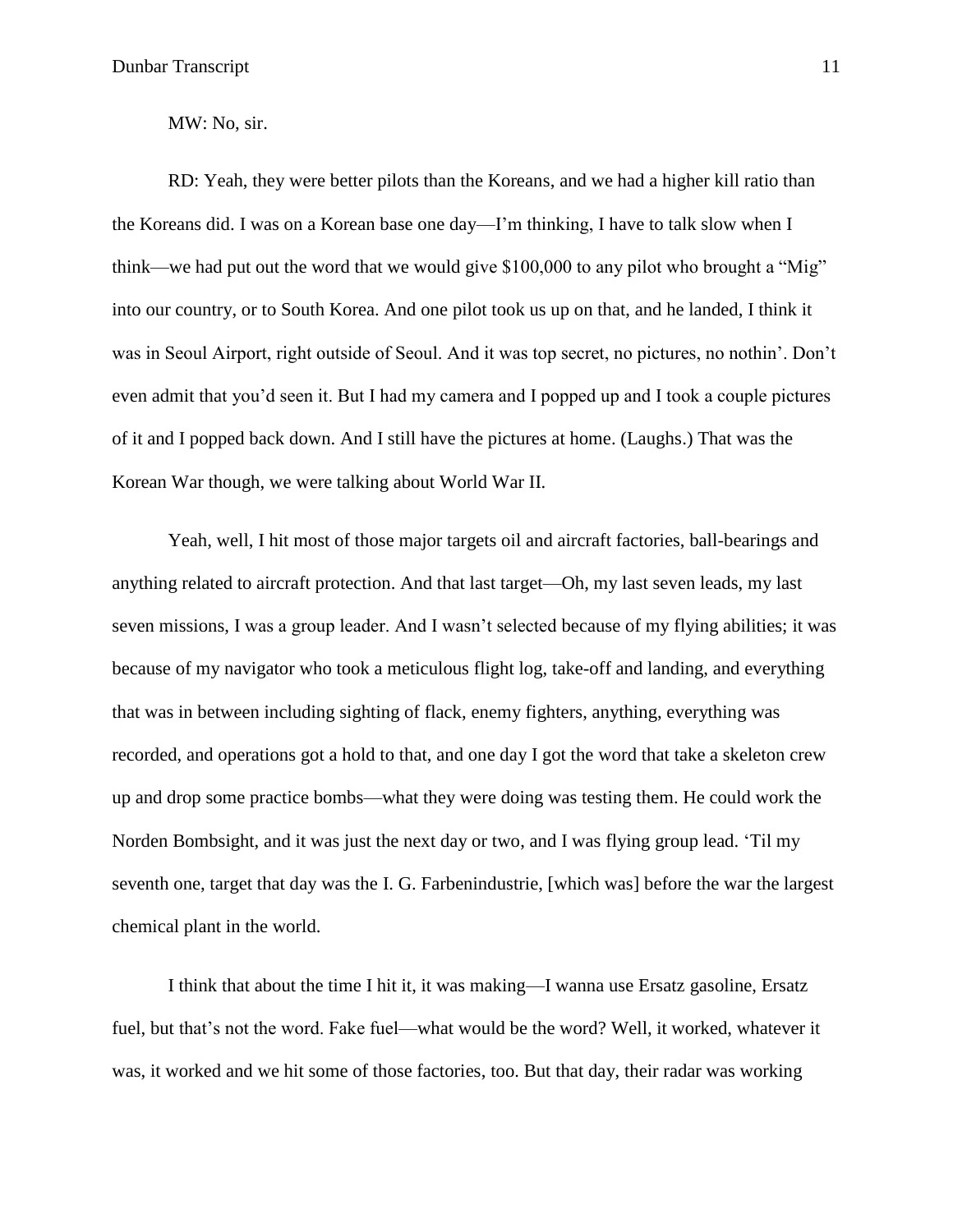perfectly, they were directing fire of four gun batteries, four guns in each battery, they had me perfectly boxed in all the way down that bomb run. Just perfect square (Laughs.) It didn't change; it didn't veer, ever, the whole bomb run. Of course, the rest of the formation moved out of the way of that flack and I couldn't—I couldn't turn, I couldn't evade. As soon as the bombardier said, "Bombs away!" I racked that thing over right into one of those batteries. The damage made me beyond repair; I had to drop out of formation and we went from—we went from 27,000 feet down to 9,000 feet. One of the engines caught on fire, so I told my crew to bail out. This was down in southern part of Germany, Saarbrücken area. And I remember I stood up and took that parachute off and said, "Thank God, Thank God I don't have to be shot at anymore." And about that time a bullet went over my head. (Laughs.)

There happened to be one airman—I think he was AWOL but he had a gun—he saw me come down, and I like to think he was firing a warning shot rather than at me. Anyway I stood up and I was caught with most of my other crew at the same time. We were sent to an interrogation center, and that was an experience, too. They put you in a small room just big enough to move around in and a wooden bunk. You could be there for a couple days, and I remember the first meal they give me was a bowl about that size of yellow pea, little peas. And I looked at it and it look like each one of those peas had a maggot in it. It was all cooked but it was still maggots, and I refused to eat it 'cause Americans don't eat that kind of crap. Second day I got the same bowl of soup, so I sat there and tried to pick out the peas that had the maggots and ate the rest. Third day I was so hungry I ate the whole damn thing. Hungry, starving to death. Anyway they interrogated me and sent me to a couple of hospitals because I had a badly beat up leg from the parachute jump.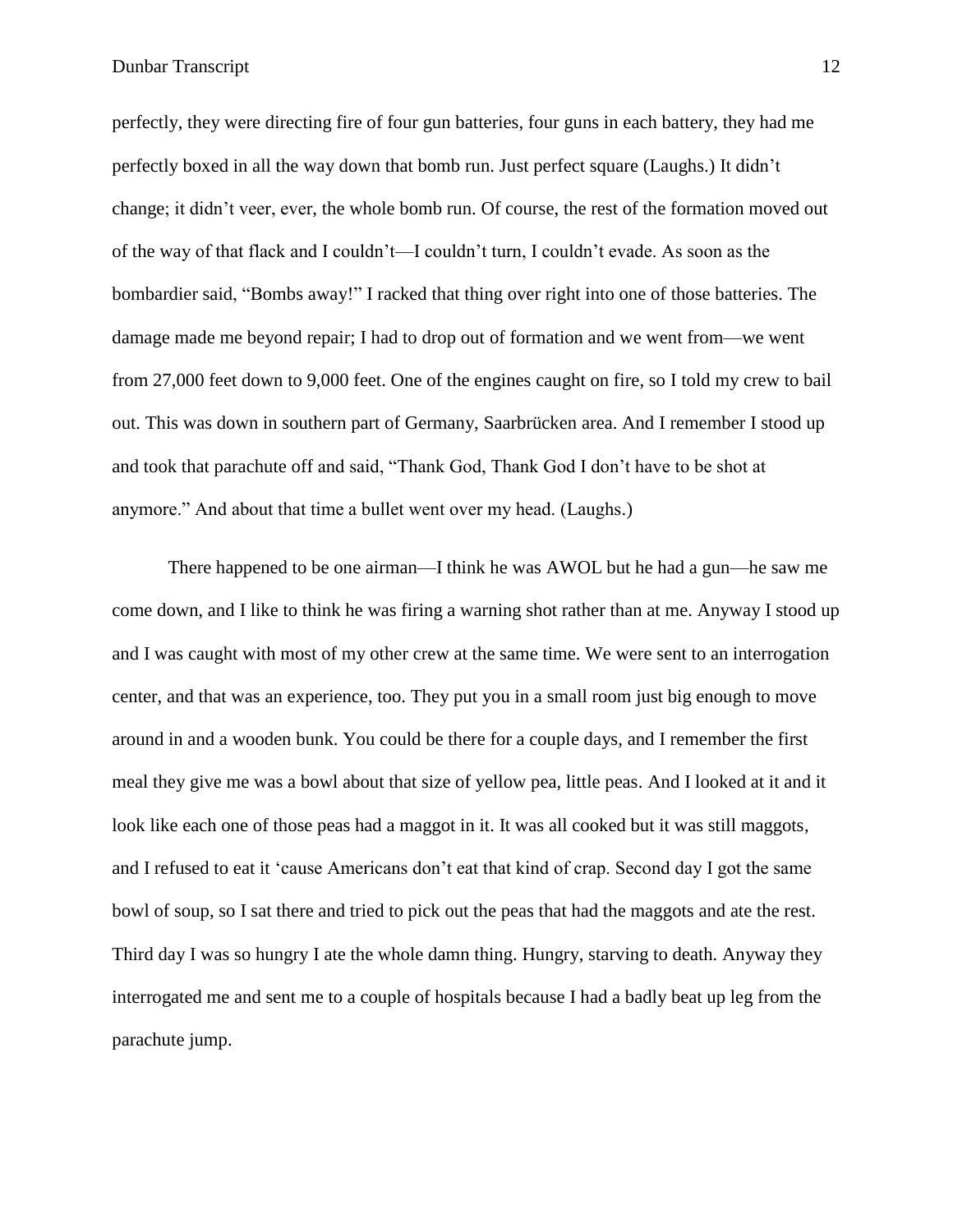And then I went to Stalag Luft III, Sagan, the big camp. That camp originally was built for the British because you know they'd been flying for I think three or four years longer than we were. And there were hundreds, there were thousands of 'em. They were scattered in camps all over Germany and they were always trying to escape, real irritating. Irritating as hell for the Germans. They were always looking for another place to build a camp, they selected a place near Sagan because of its soil: it had to be shored up or it would collapse. That's where my bed boards went, shoring up that tunnel. I lost my train of thought—And that's where I ended up with my six, six-slated sack. Anyway, that camp was built for the British, and then they started getting Americans, and they built a second and a third and a fourth, and I think there was five camps altogether. Must have been well over 30,000 prisoners then, allied prisoners.

And I ended up in the British camp with a lot of other Americans. Food was petty scarce. German food, mostly a piece of block bread every day—I say block bread because it was about 25% saw dust—beets and other trash, but we ate it with gusto [along with] other not very good food. What kept us alive was Red Cross food packages we would receive periodically. We were supposed to get one a week; we were lucky to get two a month. I've got the contents of that in this book some place if you'd like to see it.

MW: Yes, sir. I was reading actually in the book that you gave me, sir, that when they gave out those packs it had cheese and other stuff like that in them, and one of the commodities it had was five packs of cigarettes in it and that when the soldiers would get into camps they would use them as trades items to bargain with the Germans for—

RD: Sometimes. Every camp had a radio, they'd trade a can of spam for a vacuum tube or something to build a radio. So we knew what was going on. We were really a happy bunch of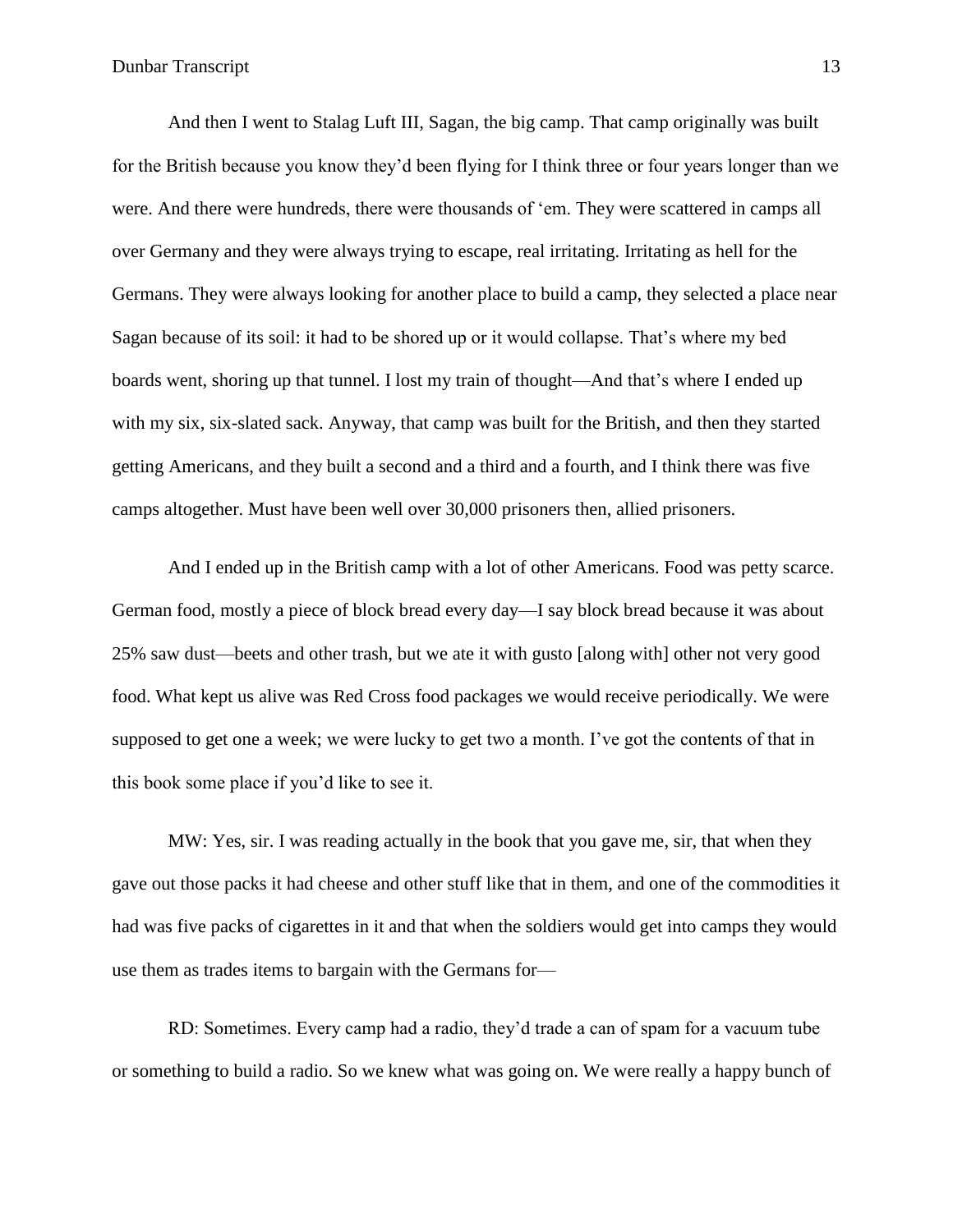people when Patton got into Germany cause we knew the war would be over with by Christmas. (Laughs.) You know anything about the Battle of the Bulge?

MW: Briefly, from what I studied in school, but not in the detail that—

RD: Yeah.

MW: —You'd probably be able to share, sir.

RD: There was six, four German armies in that attack. Two of the armies were all Panzer armies and they started off with the fuel they had on board; they didn't have any back up fuel. So one of their first missions was to capture our fuel dumps. After that they wanted to capture Brussels, retake Brussels, and capture the main seaport and you'll have to help me, I forget the name of it.

MW: The main seaport in Germany, sir?

RD: No, it's either Holland or Belgium. Anyway, that was our main supply place right there at that seaport. They had to cut that or capture that. But they had to—before any of this could happen, you had to split our two army groups, which were stationed in that part of the country. Two army groups which consisted of three or four armies in each group. (Laughs.) That was quite a force. But they almost got it: if they could have got to the fuel dumps, I think they would have succeeded. But eventually they would have lost, but the Battle of the Bulge was the biggest battlefront in World War II. A lot of men died. The 8<sup>th</sup> Air Force and the 15<sup>th</sup> Air Force combined we had uh, about 26,000, 27,000 men killed. That's in just two years of flying. In the Middle East now we've had less than 10,000 in six years, I believe, of fighting.

MW: Those numbers are unimaginable.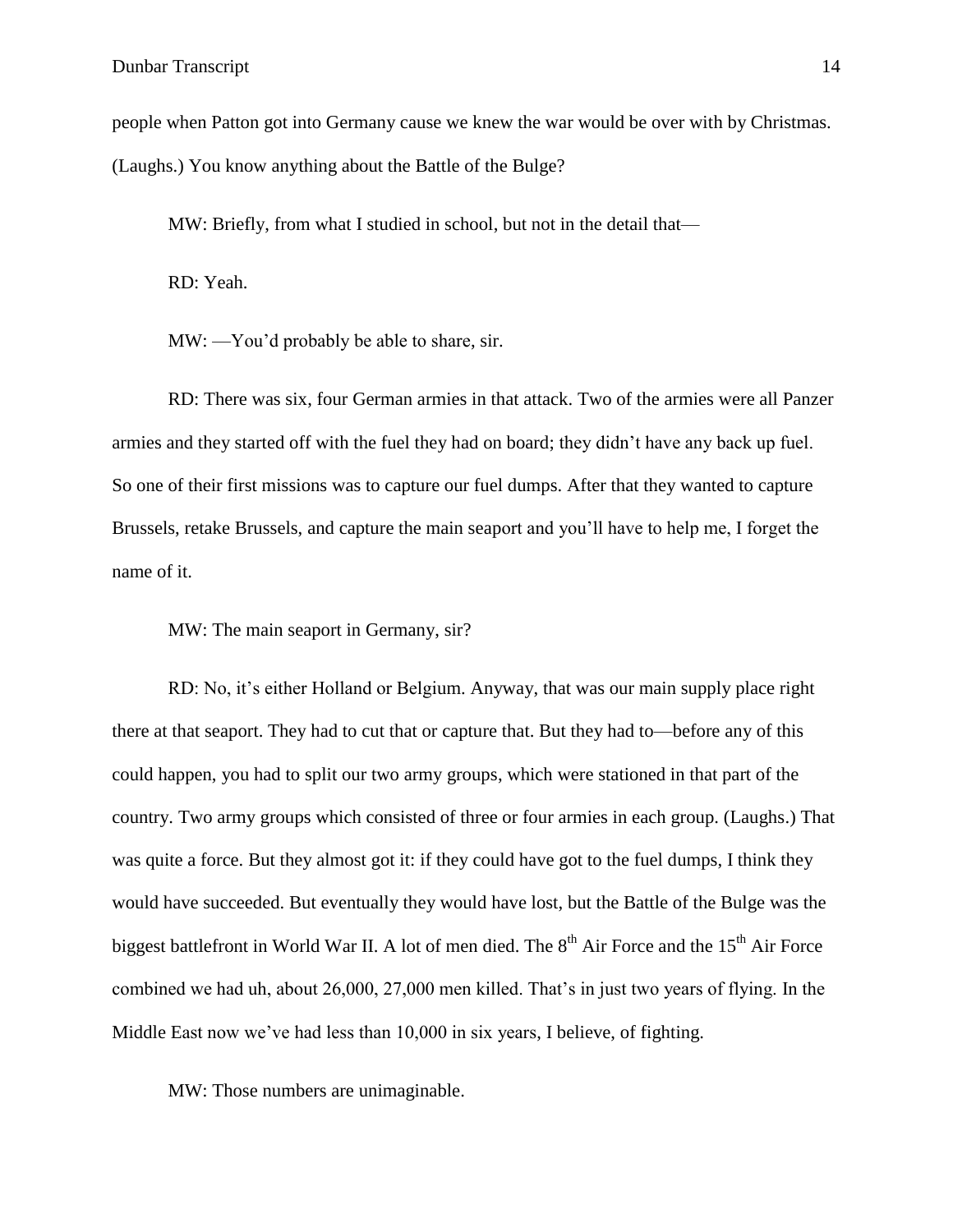RD: That's right; that's why I tell you. We had another 25,000 in Prisoner of War Camps, over 50,000 casualties. It was tough. Where was I now? What's the next thing I can hit?

MW: You were talking about when Patton was coming, Battle of the Bulge and Patton coming in.

RD: When he reached Germany is when the Battle of the Bulge started. And Ike sent word down saying, "Can you help out at the Bulge?" And he was far to the right of the major force. (Laughs.) He said, "Hell yeah," and he went right into the middle of the damn battle. He'd take no crap off of nobody. Yeah, he was very instrumental in stopping that battle. And I mentioned that sea port in Belgium, our supplies, our logistics came from Cherbourg, in France.

The Germans, when they retreated, tore up all the port facilities on the west coast of France including this one, Cherbourg, except they didn't completely destroy it. There were some docks still intact, and that's what we used. And we had to haul supplies from Cherbourg up to Germany, up to Holland, Belgium. And they used one major highway all the way across France and absolutely no traffic, no traffic at all could use that highway except the supply trucks. It was nicknamed the "Red Ball Express," driven mostly by Blacks because it was still separated in that time. Back and Forth and Patton ran ahead of him; he ran out of supplies—he ran out of fuel and fuel, which reminds me of something else.

I think an Army of tanks needs something like 6,000 gallons a day to keep moving— 6,000 gallons an hour. That sound about right for an army? 6,000 gallons per hour I think that's the figure that I read. That's something you can check on. The logistics, Patton had to sit there for several days waiting on fuel to come; he was fuming. That was the Army; that wasn't me. What else do you want to know? What more questions you have?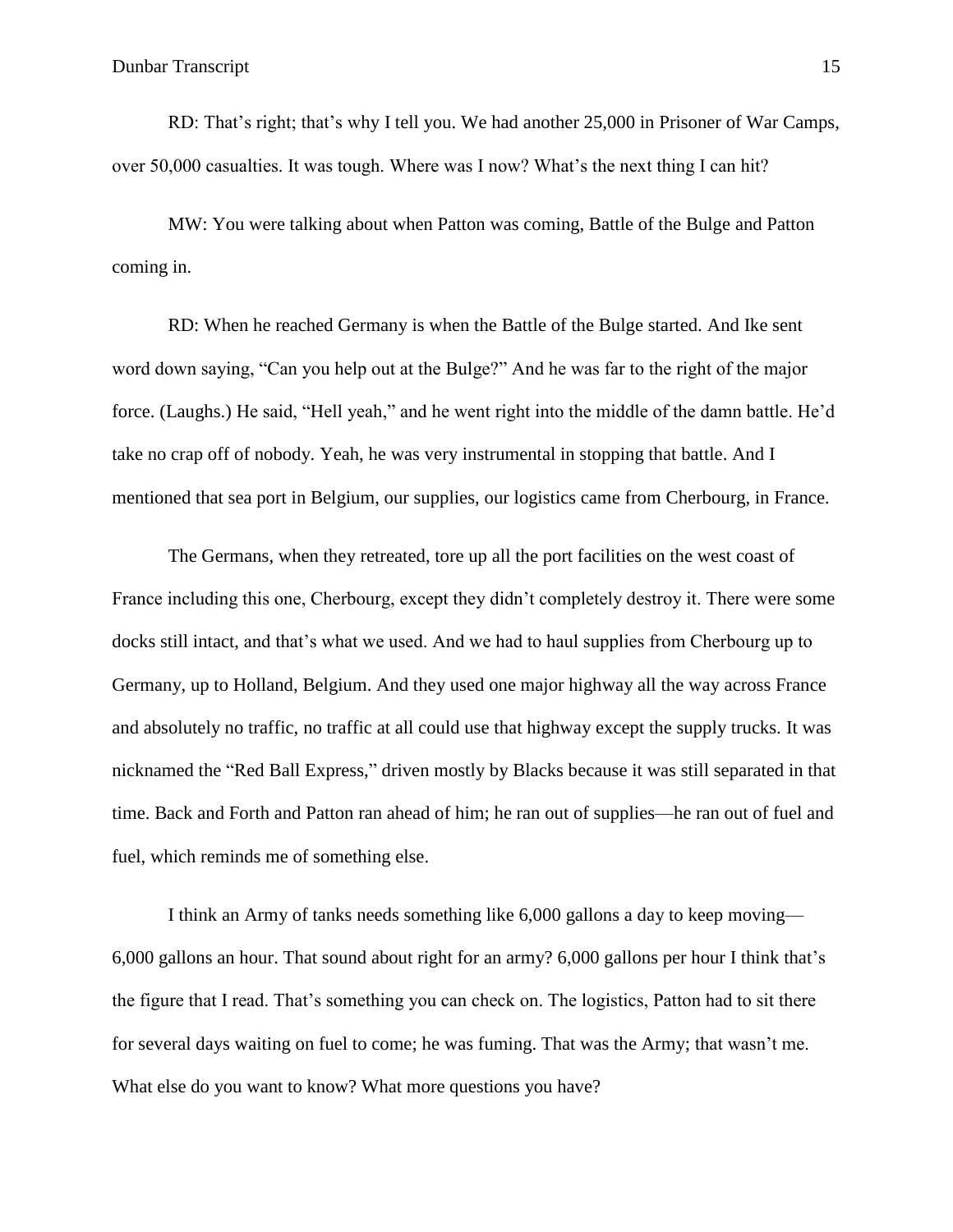MW: Now you, I was reading the other article when you first gave it to me about the  $8<sup>th</sup>$ Air Force, what else can you tell me? It was talking about the formation of the  $8<sup>th</sup>$  Air Force.

RD: Well, you wanna go back to the beginning?

MW: Yes, sir.

RD: You know, the Royal Air Force—when Hitler, one of his bomber pilots, dropped bombs on London, because England and Germany had a gentleman's agreement that would not bomb each other's capitol. And this weenie, I think, he missed his target and he was coming home and he just picked out a target of opportunity and just dropped, off-loaded his bombs, which happened to be London. Well, Britain tried to reciprocate by bombing German targets and they tried to do it in the day time with mostly canvas-covered, twin-engine bombers. And they were devastated. Oh man, they had a higher loss rate than we ever had, and, in order to survive, you were forced to fly at night. And when they started to fly at night, they couldn't pinpoint targets, so they hit cities. Early on, they completely wiped out Hamburg. I think mostly fire bombs; they hit it two or three nights in a row. And I think 40,000—over 40,000—civilians died in that raid. Hamburg was just devastated, just completely wiped out.

The  $8<sup>th</sup>$  Air Force got involved when we were just one of two groups at the beginning, because that's all we had. They tried to convince us that we couldn't fly in the day time, we couldn't precision bomb. We had to fly at night like they do if we want to survive, and our leaders wouldn't do it. They were bound and determined to use that Norden Bombsight and precision bomb, and we did and lost airplanes, like 60 over Swinefert. Of course we hit Berlin one time and lost 100 bombers. I haven't told you about that one.

MW: No, sir.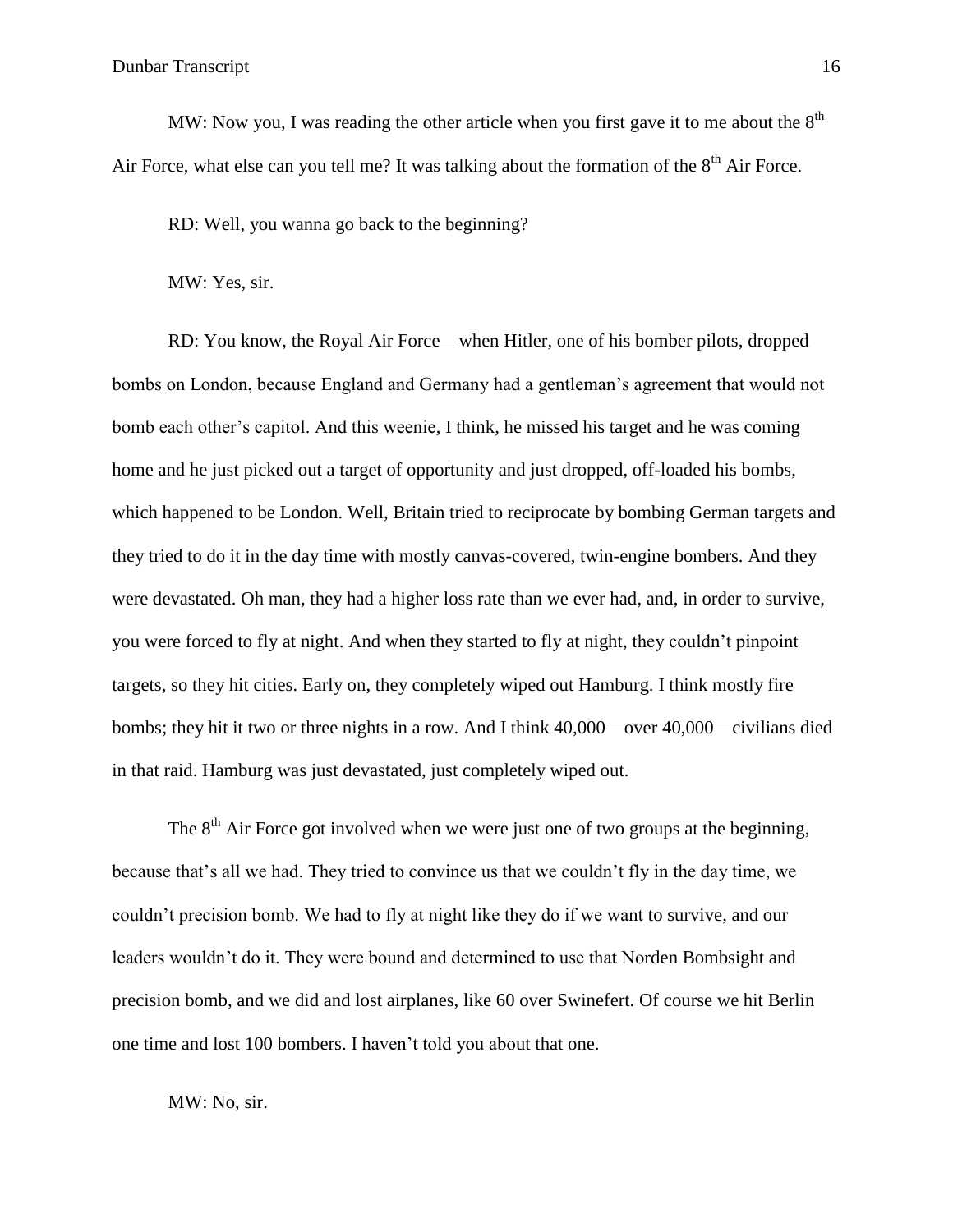RD: Yeah, yeah 100 bombers. What is that? That's 10,000 men.

MW: Yes sir.

RD: And then I told you we were using British Spitfires for early support. Then we got some P-47's and P-38's—would take you a little farther, but not far enough. I think we had the 47's when we hit Swinefert, but they couldn't take us in, and it wasn't 'til we got the P-51's that we could go any place in Germany fully covered. Now what was the question?

MW: The early start of the  $8<sup>th</sup>$  Air Force.

RD: Well, we kept building up and building up and building up, and our Chief of Staff back in the States, Hap Arnold, was on General Spaatz every damn day to get the job done. See, we had to destroy the Air Force before D-Day, and we had two years to do it and the Generals were just giving us a fit. Hap Arnold back in this—in the Pentagon—see I get to talking and lose my train of thought; that happens when you're over 90—but we kept building up and building up and building until, towards the last few months of the War, we were sending up 1,500 bombers over Germany per day, per mission.

MW: Wow.

RD: That's a lot of bombers.

MW: And you were telling me outside, when we were looking at the map outside, that over 900 launched from your area in England at one time.

RD: Well yeah, yeah, when I was flying. But later on there was 1,500 out of that same area. I think we had 200 air bases, which included fighters, and the depots and supply places. But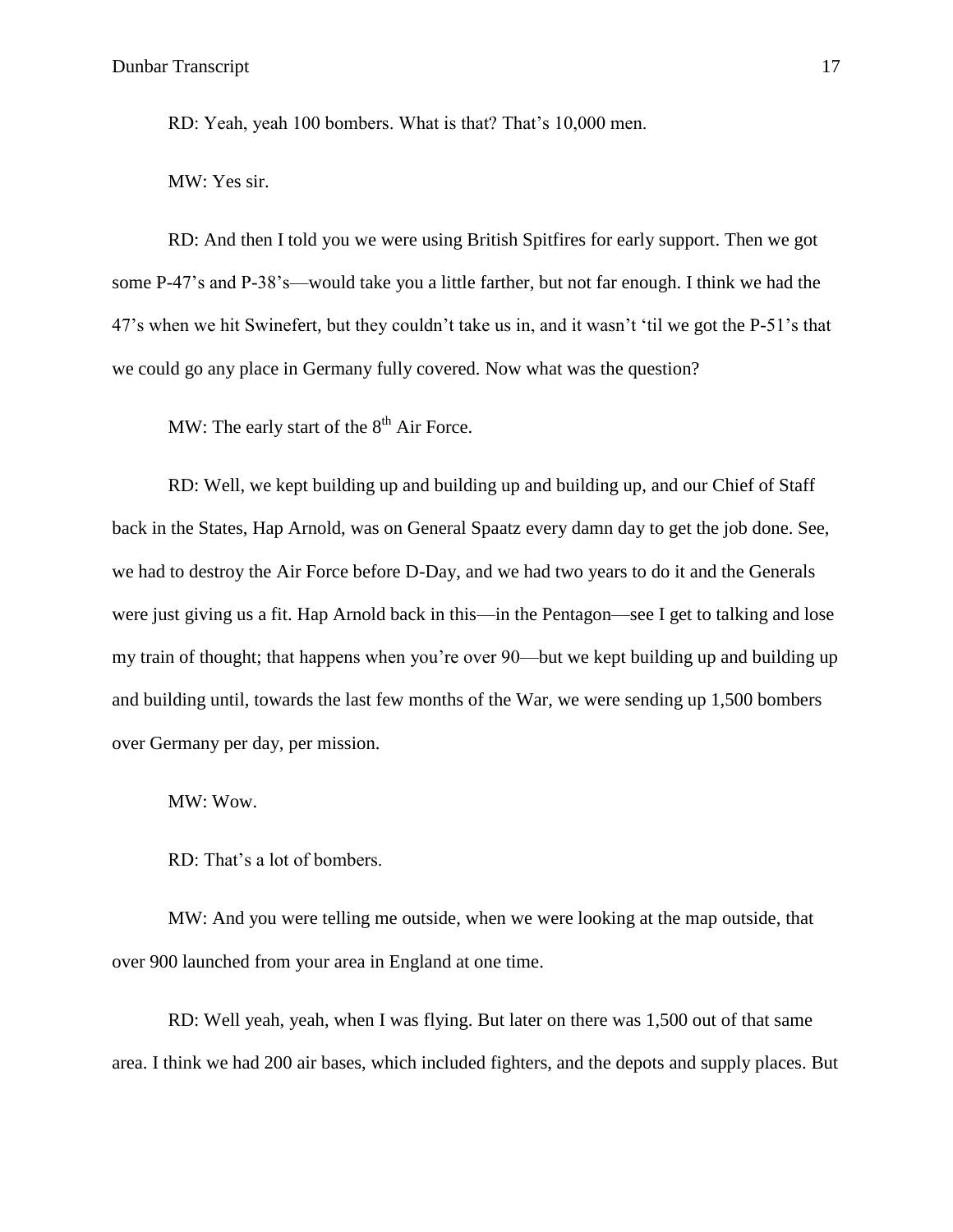uh, the  $8<sup>th</sup>$  Air Force as I recall had, oh, about 40 bases and they were all pretty close to the English Coast.

MW: Now you were talking about the bomb group. How many airplanes comprised a bomb group, sir?

RD: It was six, twelve, eighteen. Eighteen. Normally eighteen bombers, yeah. Six  $1<sup>st</sup>$ squadron; we had three squadrons in a group. Just same as today, except a group is called a "Wing" today. Eighteen, and sometimes that bomb group went in with two airplanes by the time they got to the target. Yeah, sixteen of 'em shot down. Would you like to read a story of what it's like to be in or very near an air raid?

# MW: Yes, sir.

RD: I copied this out a book I was reading. Well, let's wait a minute. It was during the Battle of the Bulge. It was, I think, recorded as the coldest winter in the history of Germany. And it wasn't 32; it was around below zero. It was below zero where I was in the prison camp and one night we could hear the artillery duel between the Germans and the Russians up there to the North, and they marched us out at one o'clock that night, in the morning. I'm trying to think, I had something I—I got the routes and times in that book. They marched us to a town called Spremberg, put us on box-cars, small European type box-cars. They were built I understand for eight horses or 40 men.

MW: Yes sir, that was talking about that in there, the "forty and eight cars." (Points to book.)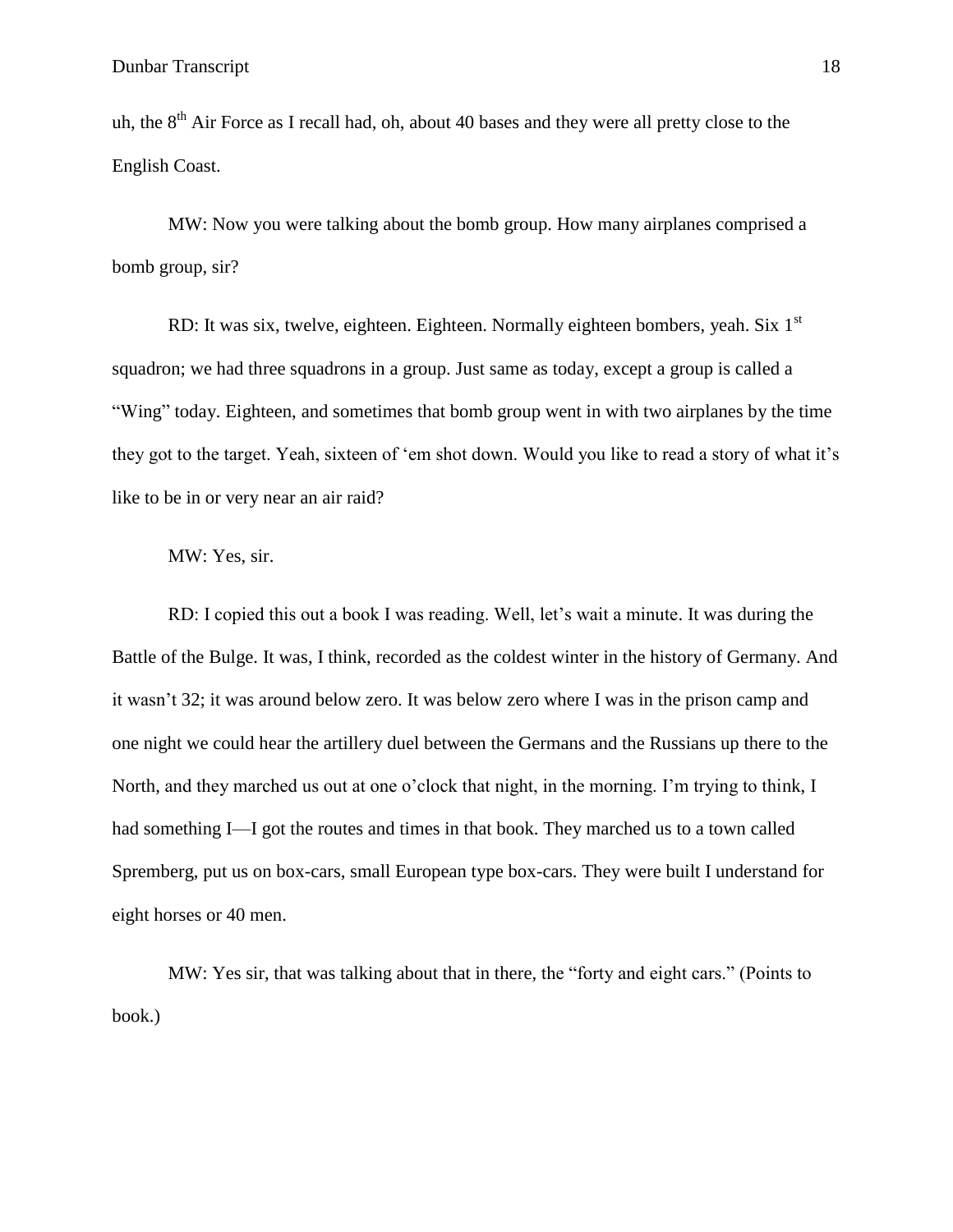RD: "Forty and eights." There were 45 men in my car that night. And they took us to to Nuremberg. And Nuremberg the prison camp was less than two miles from the Marshland Yards, an American primary target. The city was a British primary target. It seemed like they hit it every damn day, but it wasn't every day. The Brits hit it several times at night, and the Americans I remember watching 'em. Bombing it two or three times in the day time. And I remember one group—I guess the group commander didn't like what he was seeing, so he made 'em do a 360, and that's murder. Made 'em do a 360 and go back before they dropped. And he was pinpointing a target, the city itself. Anyway, them Brits used to carry four 6,000-pounders. (Laughs.) Big bombs. Oh God, that will wake you up at night.

MW: They were hoping to do some damage.

RD: Yeah. (Laughs.) And they were under tremendous pressure, too, from flack at night, fighters with radar detectors, directed guns. Anyway, that's the story right there. (Hands MW sheets.) Read a couple of pages; this is at Nuremberg Prison Camp.

MW: "When the prisoners arrive at the destinations after the march, the conditions all around them were deplorable. As might be expected, the camps were exceedingly crowded, and more prisoners were arriving every day. In spite of the Germans' best efforts, latrines overflowed and garbage accumulated faster than it could be carried away. The danger of epidemics arose again, only this time the prisoners could do little to help themselves. Inadequate rations throughout the march and during weeks before the emergency supplies arrived sapped the men's health and strength. Many had become ill and prostrate by the time the first parcels were delivered. The prisoners at Nuremberg found it necessary to send a long list of complaints to the protecting power on March 13, 1945. The most serious charge was that the Germans had violated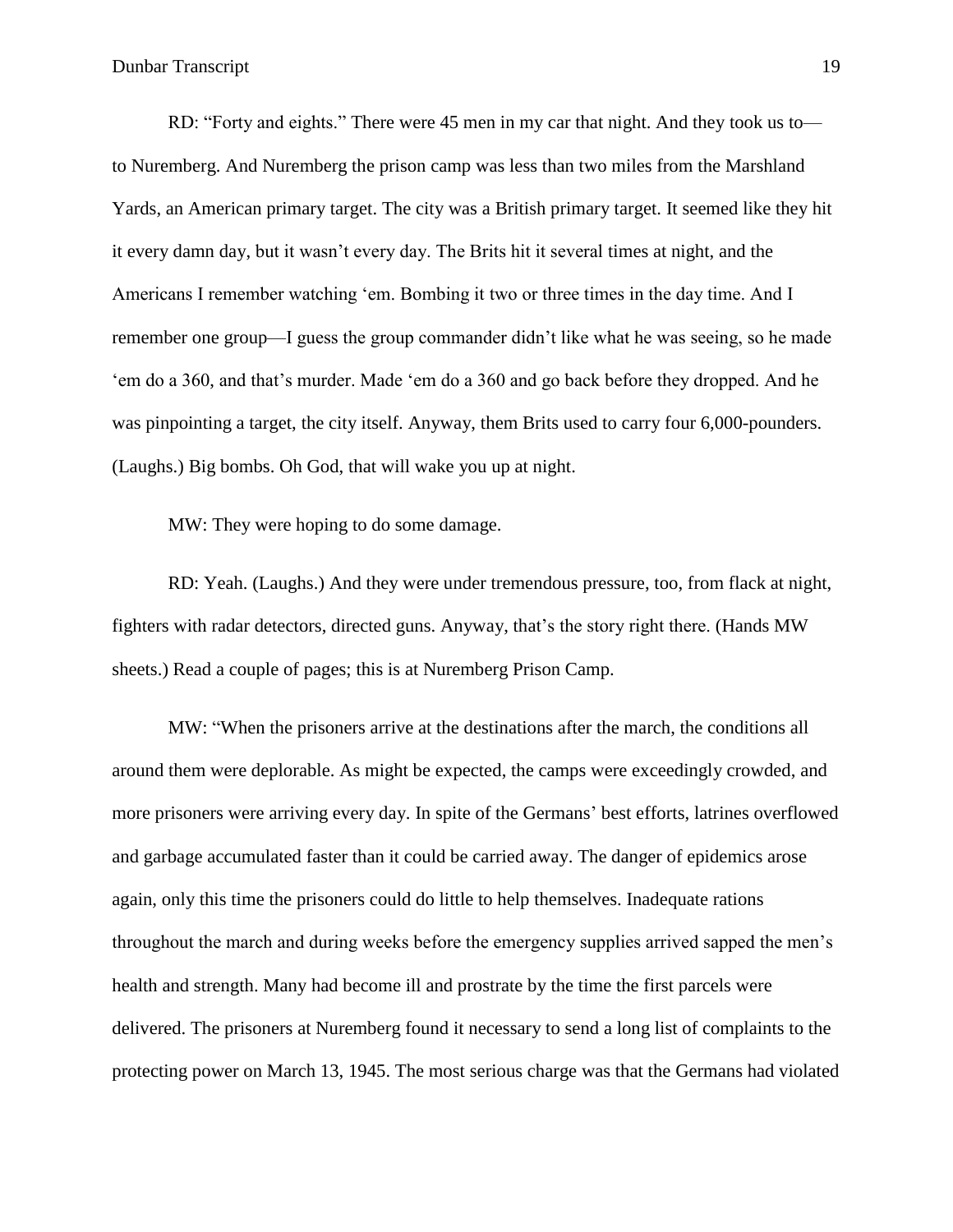### Dunbar Transcript 20

the Geneva Convention by placing the prisoners within three kilometers of a major military target, the Marshland Yard. During the three weeks before the submission of the report, the target had been bombed repeatedly and many bombs had fallen near the camp.

George (Swiner?) found the bombing raids horrible and fascinating. The first attack of the heavies came only a few nights after his arrival at Nuremberg. At first, only distant air raid sirens [were] wailing in the night. He was to instantly wake from this when nearby sirens sounded a more urgent cry. He'd open the windows so less glass would be shattered when the bombs landed. Re-creating the scene he said, 'soon the drone of high-flying Merlin engines became perceptible, and as the throb grew inexorably in volume, it seemed to chant, 'You've had it, chum. Here we come, rum, rum. You've had it, chum. Here we come, rum, rum,' over and over again. Our nervousness increased with the aerial armada's approach. We mulled about in the dark, and the pail in the corner never lacked patients.

Some raids, especially those conducted by the fast newly single mosquito aircraft, were short and sharp. With the Lancaster and Halifaxes, however, it was like watching a play. Following the imminent attack siren wail,' (Swiner?) continued, 'the sharp crack of hundreds of flack guns ushered in the next act with ear-splitting dun. The red and green marker-flares cascaded from the depths of the night sky. Someone shouted, "Markers are down!" There's no doubt now their target for the night. I watched fascinated as the brilliant markers seemed to be drifting right to my open mouth. His eyes remained glued to the scene. Suddenly two walls of flame erupted in front of us as the sound of exploding bombs deafened us. I could feel the heat on my face. The bombs were close and the barracks seemed increasingly frail. There were slit trenches, but the guards had been instructed to shoot anyone who ventured outside during an air raid. Before long, however, hundreds of prisoners dove out of the windows and raced for the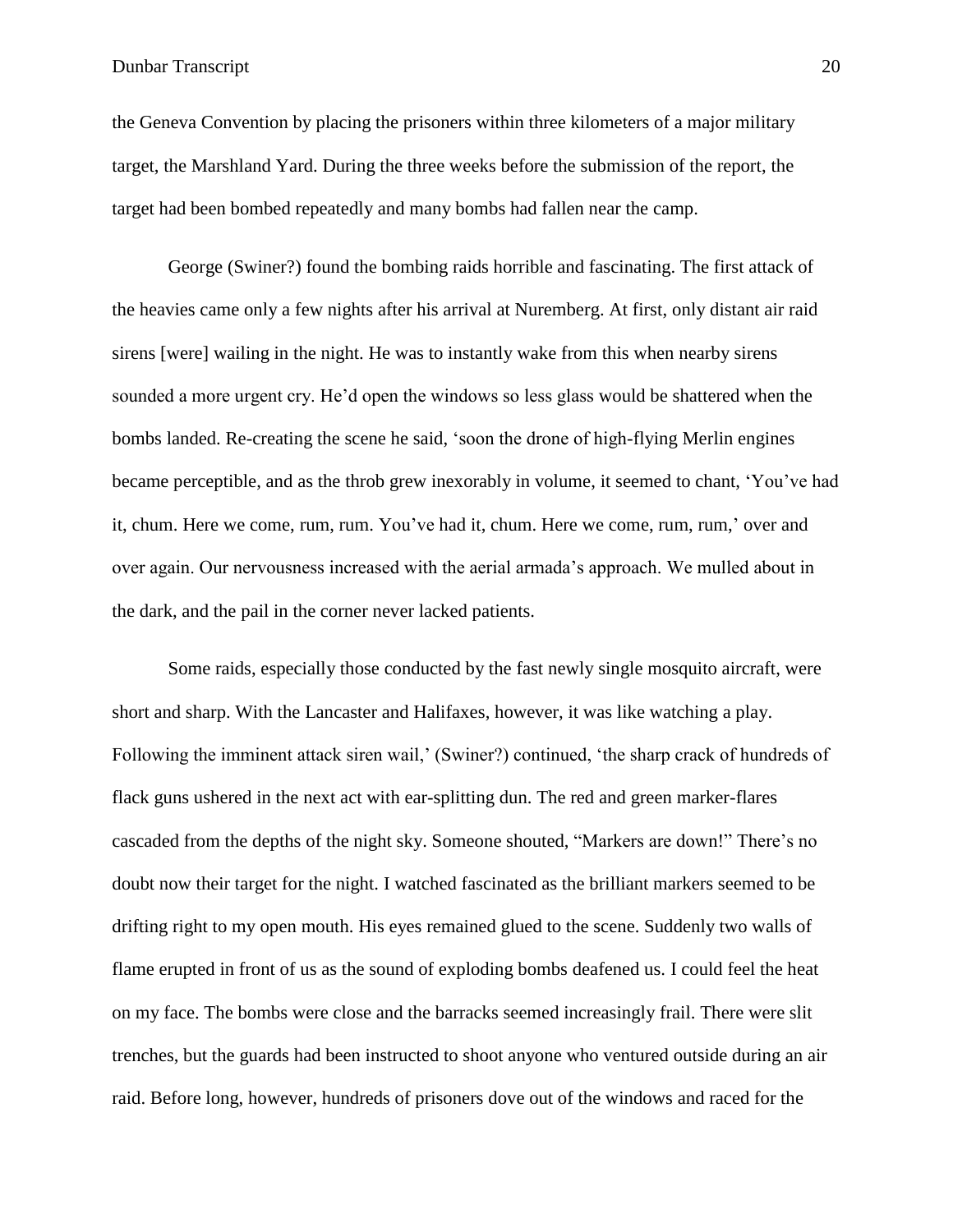Dunbar Transcript 21

trenches. No shots were fired. The guards were too busy looking out for themselves. The scene before us was one that had to be seen to be believed, he later recalled. It was the most beautiful maze of light and color that hid the stench of death"—

RD: Oh, God.

MW: "Powerful blue and white search lights made an ever changing lattice of colors and died. Every few seconds a particularly large blossom would go streaking downwards followed by an orange trail of light, as another bomber and crew were written off. At the—at the base of this huge lattice work were countless tongues of flames growing in size and number. Their dance pausing frequently, it merged with dull red glows as two-ton bombs exploded." It's hard to read, sir. I can't imagine what it would have been like being there.

RD: I think you missed one paragraph, with the bomber coming down.

MW: It said— (Pause)

RD: Did you read the third page? Might be right there.

MW: "The tortured metal of a blazing Lancaster screamed overhead,"—

RD: Yeah , yeah.

MW: —"barely missing our hut and escaping its tormentors, plunges to its death in the trees just outside the wire."

RD: See, that just wasn't one night.

MW: That was pretty much every night, wasn't it, sir?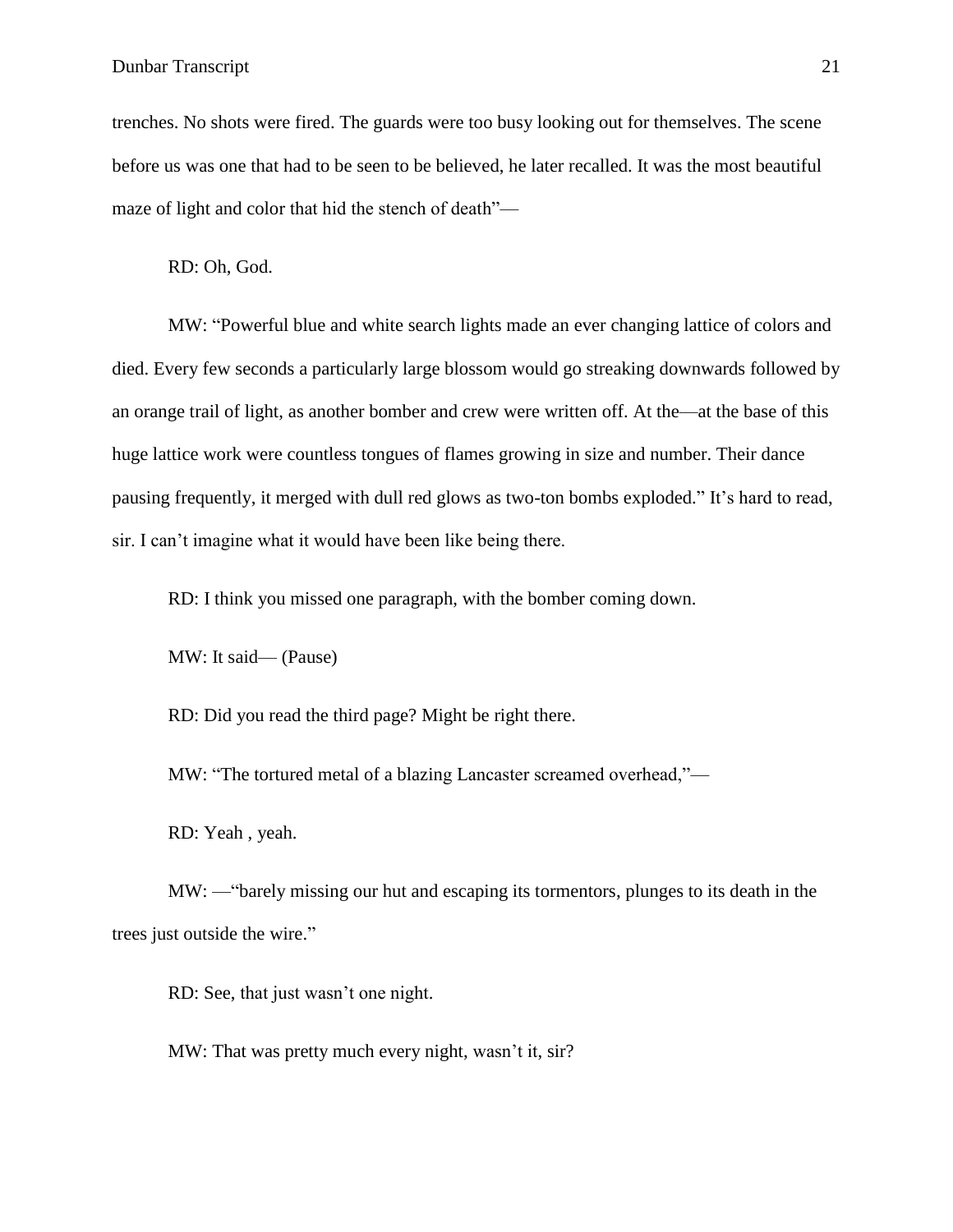RD: Well, it wasn't quite every night, but you see, the Lancaster's flying at night—he came in one at a time. And about the flares, the flares were dropped, well the name will come in a minute. But the lead bomber would drop four flares around a city and they would drop a big chandelier flare in the right between the—in the middle of all of this—real slow coming down. And then a ringmaster would fly above 'em and call in the bombers one at a time to drop on the flare on the city below. The one, I'll tell you—one night a bomber came in and dropped four flares around our prison camp. What's that tell ya?

MW: That they were planning on bombing it.

RD: How would you feel?

MW: I'd be wanting to run, sir.

RD: Well, yeah. I shake up just thinking about it after 70 years. But come to find out later that they had marked us as a Prisoner of War camp, but we didn't know that that night. Anyway, we didn't get bombed. But I thought that—I cried the first time I read that because I experienced—I remember that Lancaster coming down but I remember the rest of it.

MW: Now this, this was exactly around the time you were there, wasn't it, sir?

RD: That was who?

MW: This was written—Was this story written around the time you were in that camp, sir? The events that happened?

RD: Not at the time it was written. That's a relatively new book, [written a] couple of months ago.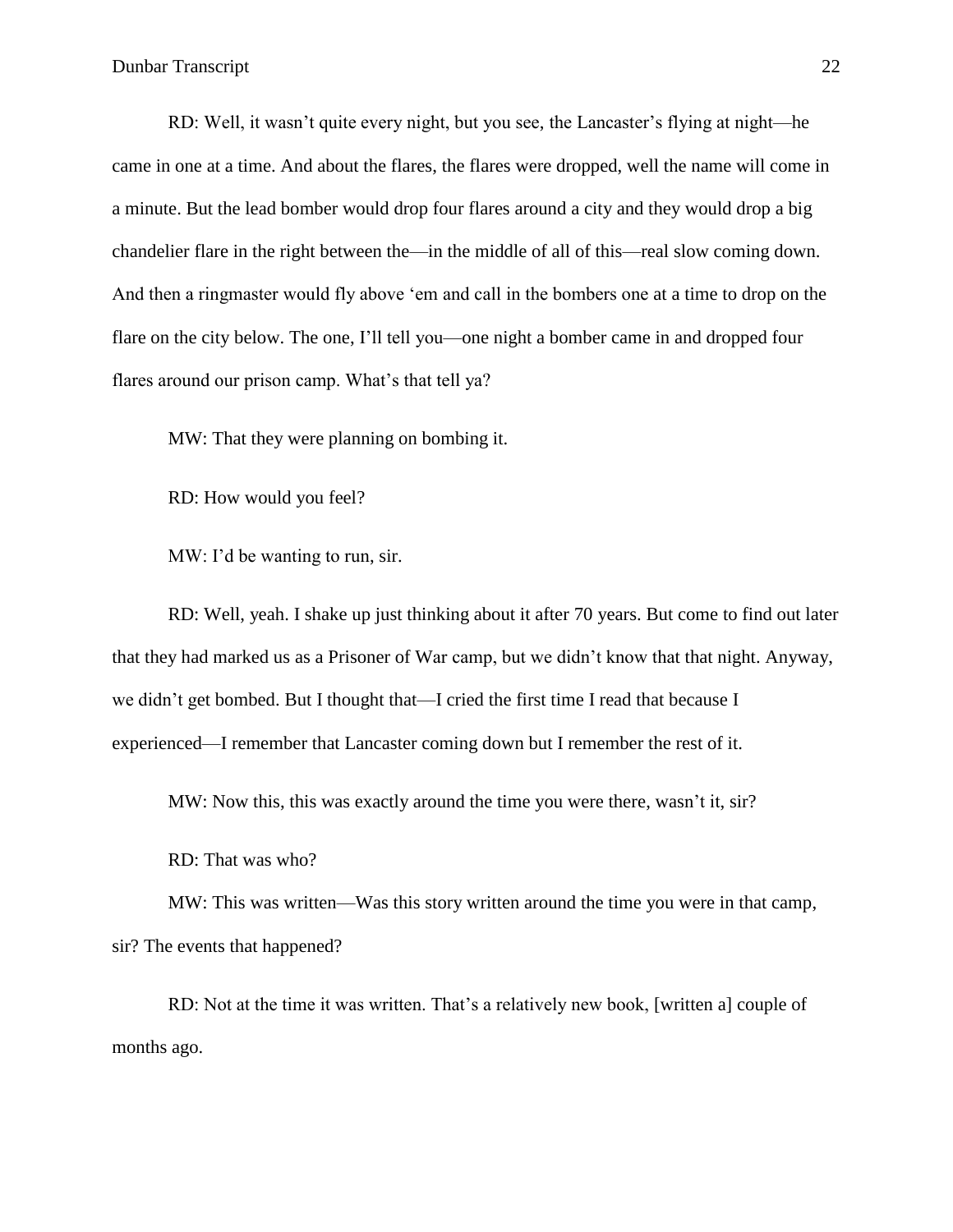MW: Now when Patton came in, and, I remember you told me Patton's army, the  $3<sup>rd</sup>$ Army, was the one that liberated you, sir. Around what time was that, sir?

RD: Oh, gee. It will come to me. Let's talk about something else first. We marched out. Oh!—from Nuremberg we got word that the U.S. Army was approaching, getting there, so they marched us out again. They marched us to a narrow town called Moosburg. And that first march, when the temp was so low, we marched out on ice not asphalt or dirt, we marched out on ice from freezing rain. They were horrible, horrible marches. Anyway, we marched out of Nuremberg; it was spring, and the weather was pleasant, and they marched us pretty fast. There happened to be a Red Cross official from Switzerland traveling in that part of the country at the time. And he talked to the German commander and said you're marching us too far and too fast, and he slowed down after that. Tell you the truth it was right pleasant. That's when we liberated that cart. (Laughs.) And liberated that chicken. We didn't steal it now, we liberated it. (Laughs.)

MW: Yes, sir. (Laughs.)

RD: Understand that. (Laughs.)

#### MW: Liberated.

RD: Yeah, of course the station manager caught us and took it back. He was fit to be tied. Anyway, I can remember another incident that same march. I told you, I think. One of the guards, who we thought was an old man, must have been about 110, 120 pounds—he was carrying his rifle and his backpack and he just couldn't hardly make it because he was an old man. And one man took his rifle and another man took his backpack and helped him down the road. That's how compassionate Americans are. And not another German said a word to us about that, not a word. And it was about that time we got buzzed by a P-51. He was by himself or we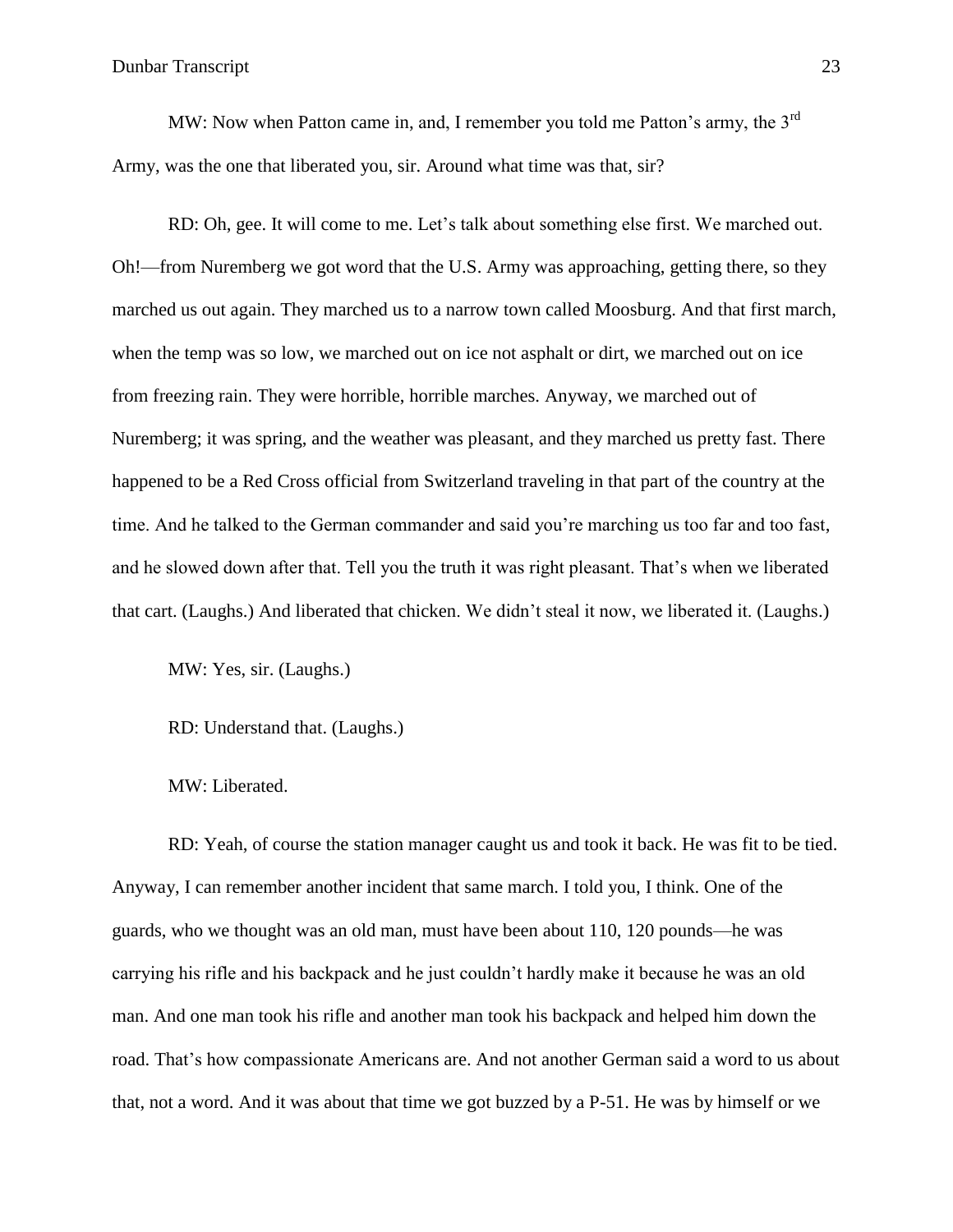didn't see another one. And as soon as uh, well he came down to get a good look and after he made that pass, oh, maybe about 50, 60 POWs ran out in a flat field right beside the road and spelled out P-O-W, with arrow pointing towards the direction we were traveling. And he came back and waved and went on about his business—beautiful sight. That was the only time we saw an American plane that long in that part of the country.

Anyway, we got to Moosburg; it was ten times worse than Nuremberg. There were so many prisoners from so many camps moved in. And that's when the Americans started approaching Moosburg. 'Bout that time some SS Troops were retreating; they tried to get the Luftwaffe, the Air Force guards to help resist, and most of them refused. So the SS rounded 'em up, put 'em in a barracks and threw a couple of hand grenades in there and killed a bunch of 'em and the guards took off. And there was a brief artillery duel over the camp, Germans and Americans, then the Germans finally left and an American Sherman Tank came through the double barbed-wire fence. Soon as he got inside, he disappeared cause he was—must have been over a thousand Americans all over that tank. Tried to drag the troops out to hug 'em and kiss 'em and thank 'em for liberating 'em.

Wait a minute, I went to three different—two different—hospitals cause I was injured. I got to Sagan in 13 October 44, evacuated in January  $28<sup>th</sup>$  in the deep of winter, and arrived in Nuremberg on 4 February. How many days would that be four or five? February had twentyeight days right?

MW: Yes, sir.

RD: Took us four days to get there: two days marching and one or two days travel by train. We walked twelve—(Looks in book.) No, that's not right; that's not what I'm looking for.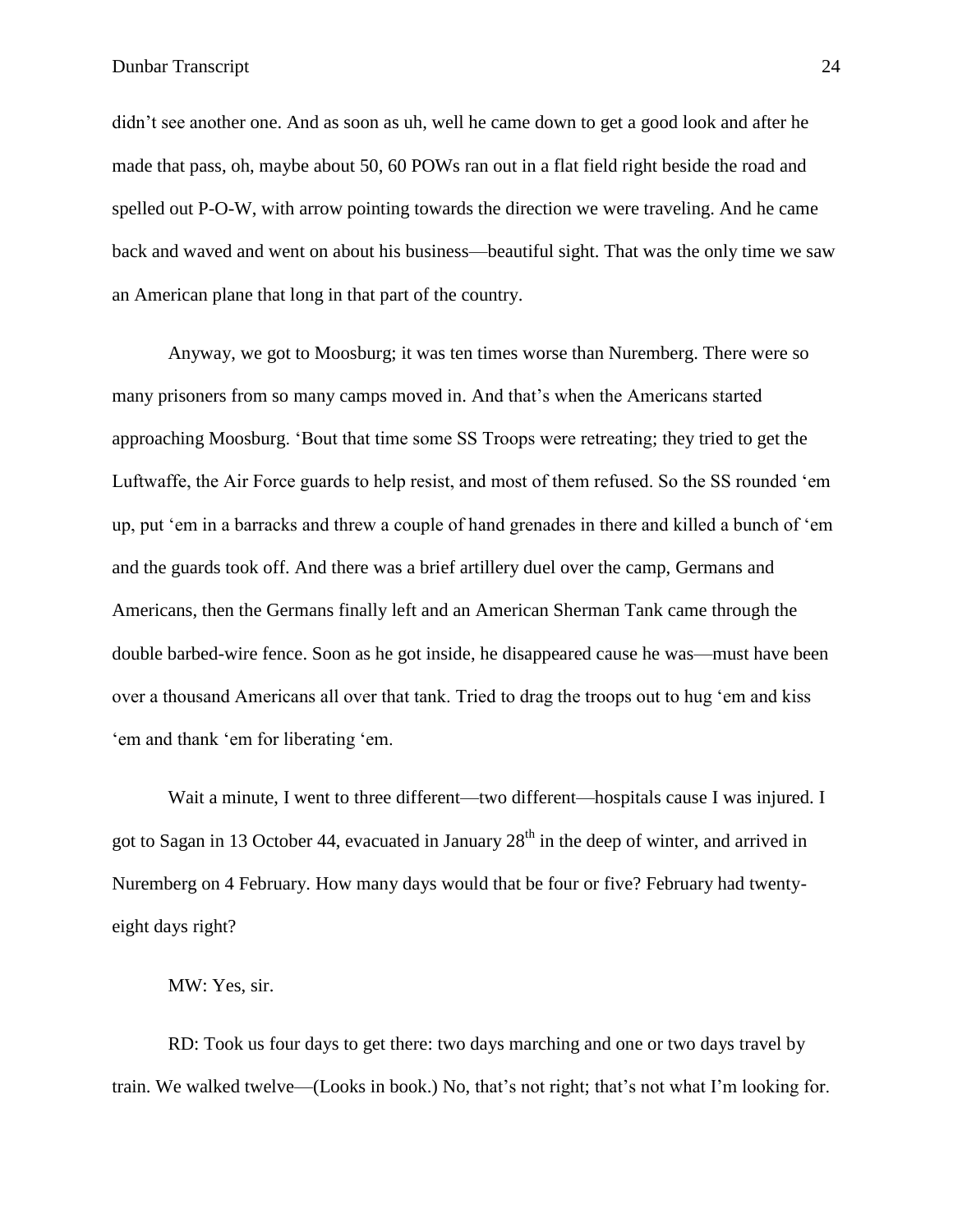Well I can't find it right now; [it] tells how far we walked in both walks. It was just a day or two after—Oh, a train came through and I think it was the same day a Red Cross coffee wagon came in, of course that coffee didn't last long, and it was an hour or two after that Sherman came through in his tank—not tank, his jeep. Standing with his pearl-handled pistols, stars all over him, looked like a galaxy. Anyway, he waved and took off. And it was just a day or two after that, a lot of P-47's, C-47's came in, probably same ones we used to drop the parachutists on D-Day. Packed us up and took us to a place in France, a little place called Camp Lucky Strike. That was the identification card the Germans used. (Hands MW a card.) All of us had one like that.

MW: This is the original one?

RD: Yup, we got the originals after we got to Camp Lucky Strike in the heart of France, yeah. Germans kept a written record of everything. I even have a receipt of my GI watch that they took from me.

MW: This is unreal; this is in my hands right now. Like I said, I just can't wrap my head around it somehow. They even have Charleston, South Carolina on here.

RD: I hope I'm not boring you.

MW: Oh, no, sir, just in awe.

RD: So much happened in World War II.

MW: Don't think you're boring me; this is wonderful. I don't know if I told you, but through high school and even now, even though I'm an English major, I have always been a history buff. So learning anything new—I'll go back home and bore my parents to death with all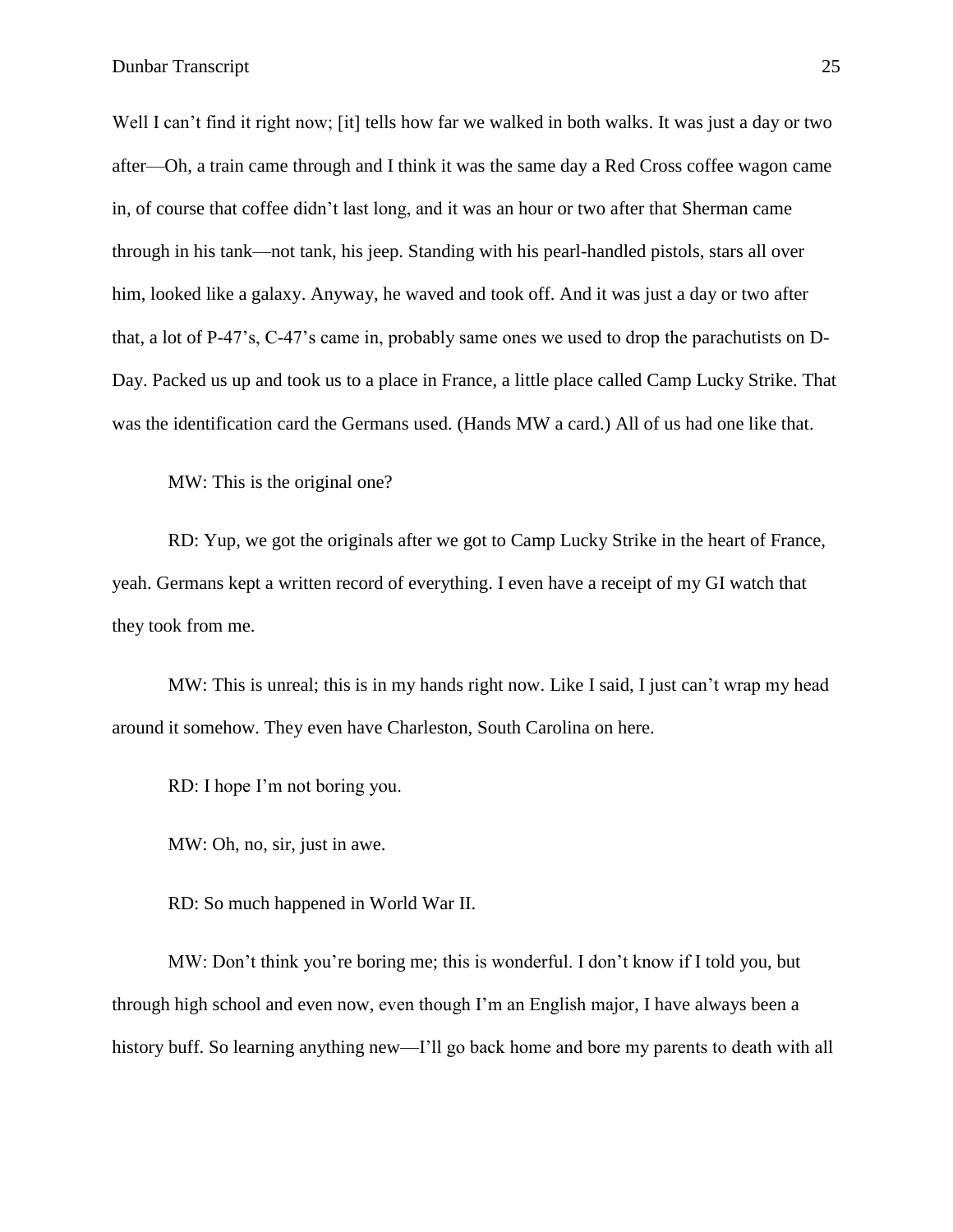I tell 'em. My little sister hates history, and so when I'm home she has history projects to do she's like, "Help me do this; I don't wanna do it."

RD: I'm a poor history student myself, but God I love it to death.

MW: (Looking at picture on card.) I like the moustache particularly, sir.

RD: (Laughs.) Oh, it was way out here. (He motions towards his cheeks.) By the time we left, I could sit there and twirl it by the hour. And then we got a bird colonel in a prison camp one day. He said, "[your] moustache will be trimmed to military length." So no longer than the crack of your mouth. So I just shaved the whole thing off. And my roommate came in and said, "Who the hell are you? You're sittin' in Bob Dunbar's chair." (Laughs.)

MW: September  $13<sup>th</sup>$  was the day that this was recorded, sir, wasn't it?

RD: September  $13<sup>th</sup>$ , 1944 was the day I was shot down.

MW: And when Patton and the  $3^{rd}$  Army came in, and the  $3^{rd}$  Army liberated you, how many days was that after you had originally been captured sir?

RD: I think I was a Prisoner of War for nine months. (Coughs.)

MW: Now, after you were liberated, it says you were sent to France, and then they sent you home. When you got to France, what was the reception like?

RD: Oh it was great—medical examination, a hot bath—ooh, that was a luxury, ooh jeez. (Laughs.) Hot bath and new uniforms, anything we needed—money, passage home. We got back on a Liberty ship, sound familiar, Liberty ship?

MW: Yes sir, it does.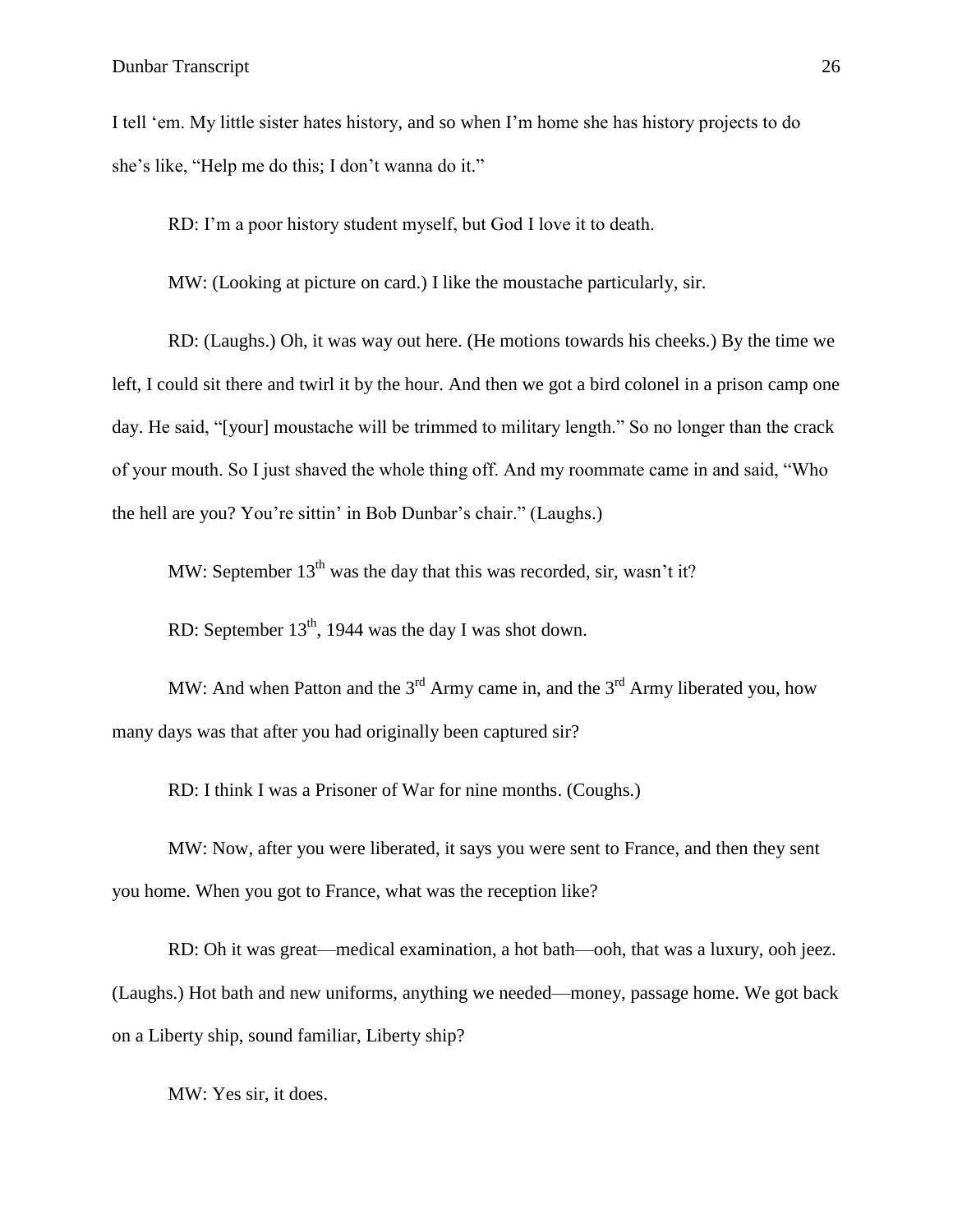RD: I forget the name of the industry that developed it, but major parts were built in different places then assembled together like a jigsaw puzzle. Fantastic construction, so fast. They weren't very fast, but they built them by the millions, seems like. Anyway, put on one of those things, and I remember the first meal I got; I'll forget what it was, but I remember the bread, white, freshly-baked bread, still warm, white bread. And I took a bite of that and put it aside, finished my meal, and then I ate the bread because I saved it for dessert it was so good. So good: first piece of white bread, American-type bread, in nine or ten months. You can't imagine how good that bread was, oh God.

MW: I bet it was a great change from what you had experienced.

RD: Oh God, oh jeez, decent food. Unheard of, decent food. Oh we were so hungry, too. And the cooks were so good. Well, it was a slow boat, but we got home. I landed at Boston, we were put on trains to Military Camp some place, and the train went quite a long distance between housings, and every house had women and children hanging out the window, waving to us (Makes waving motion.) all the way down, every one of 'em. What a reception we got there. Then after that I was given a 90-day leave, recuperation leave, they call it. Memories.

MW: Now, when I first talked to you, I saw all the ribbons on your hat. Now, when you got back, what were some of the awards you received, sir?

RD: What was the last part of the question?

MW: What were some of the distinguished commendations and awards you received when you got back?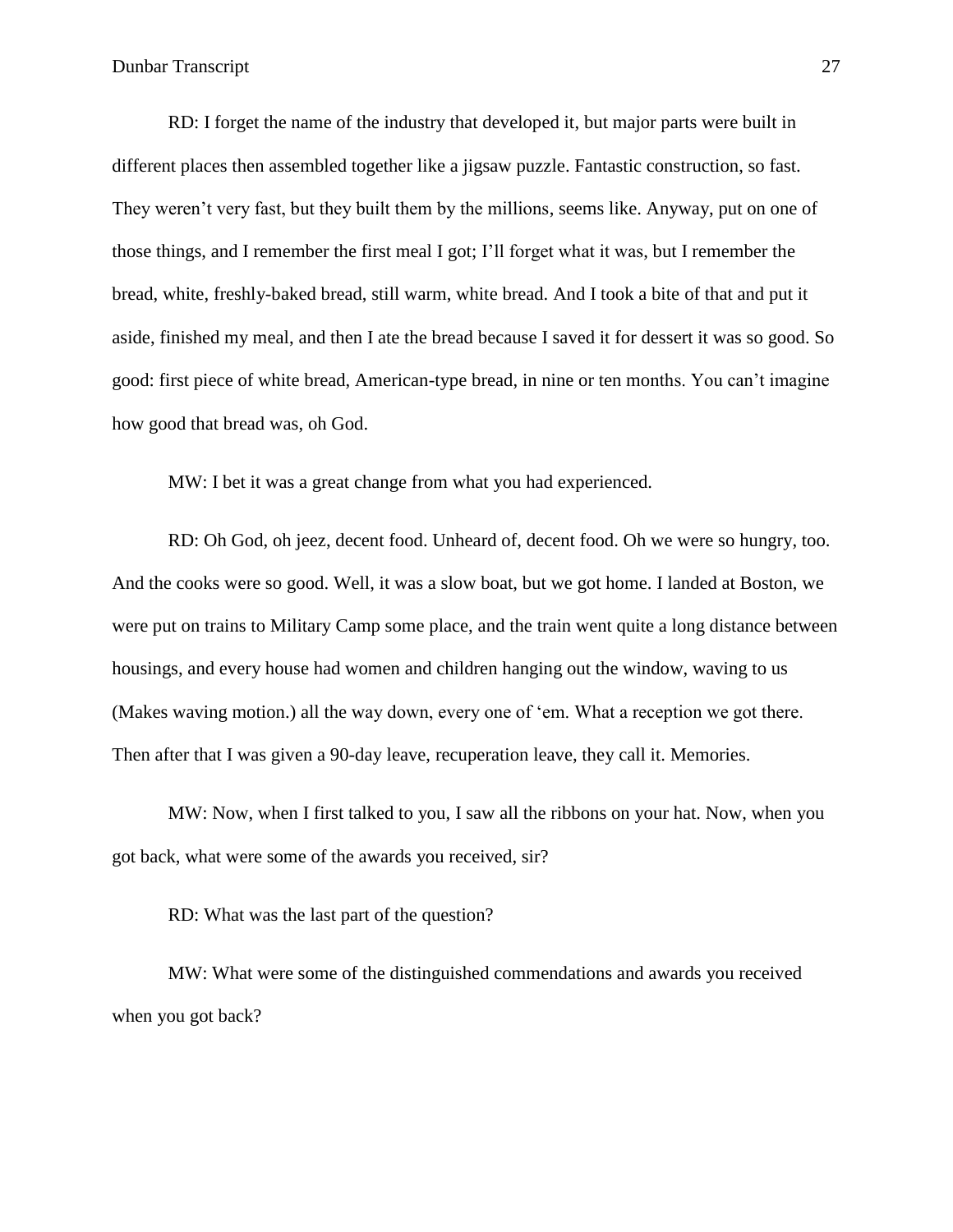RD: Well, I got the medals flying combat: three Air Medals, a Purple Heart, and three Commendation Medals. The rest of them was area medals, end of war medals, doesn't amount to much but looks pretty on your uniform. I like the Purple Heart and the three Air Medals, four medals away from a Distinguished Flying Cross, four missions away from it.

MW: I notice you still wear the Purple Heart on your lapel.

RD: People know I was in combat; about 10% of us went to combat. Another 90% was supporting us. And I was in the Korean War. I didn't, I wasn't, I was stationed in Japan during the Korean War but I was at an aircraft maintenance organization, and I had to make a monthly trip to South Korea and hit every base over there. Consultation with aircraft maintenance people. Put into Thailand in the Vietnam War, I was stationed in a Air Force Fighter Base, F-105 fighter base with the SAC, Strategic Air Command Tanker Detachment. We had fifteen tankers; we got one a day from Okinawa, one came in and one went back every day. And while they where there, every time a fighter or fighter/bomber took off in 'Nam or Thailand a tanker was there to go up and pump 'em because he couldn't get to target area and back without being refueled. So that was a good duty that time.

MW: How many of those type missions did you fly sir, while you were there?

RD: In Thailand, not many. I wasn't on flying status, but I did get to fly a few of 'em. I got out of war; I got out of the service in '45 or '46 for a year, and then the Korean War started and they recalled me to active duty not on status. That's the way the order read, not on status, which meant flying status, and it tickled me to death because I did not want to be shot at again. You don't—you can't—understand why I'm saying that. I could have applied and probably been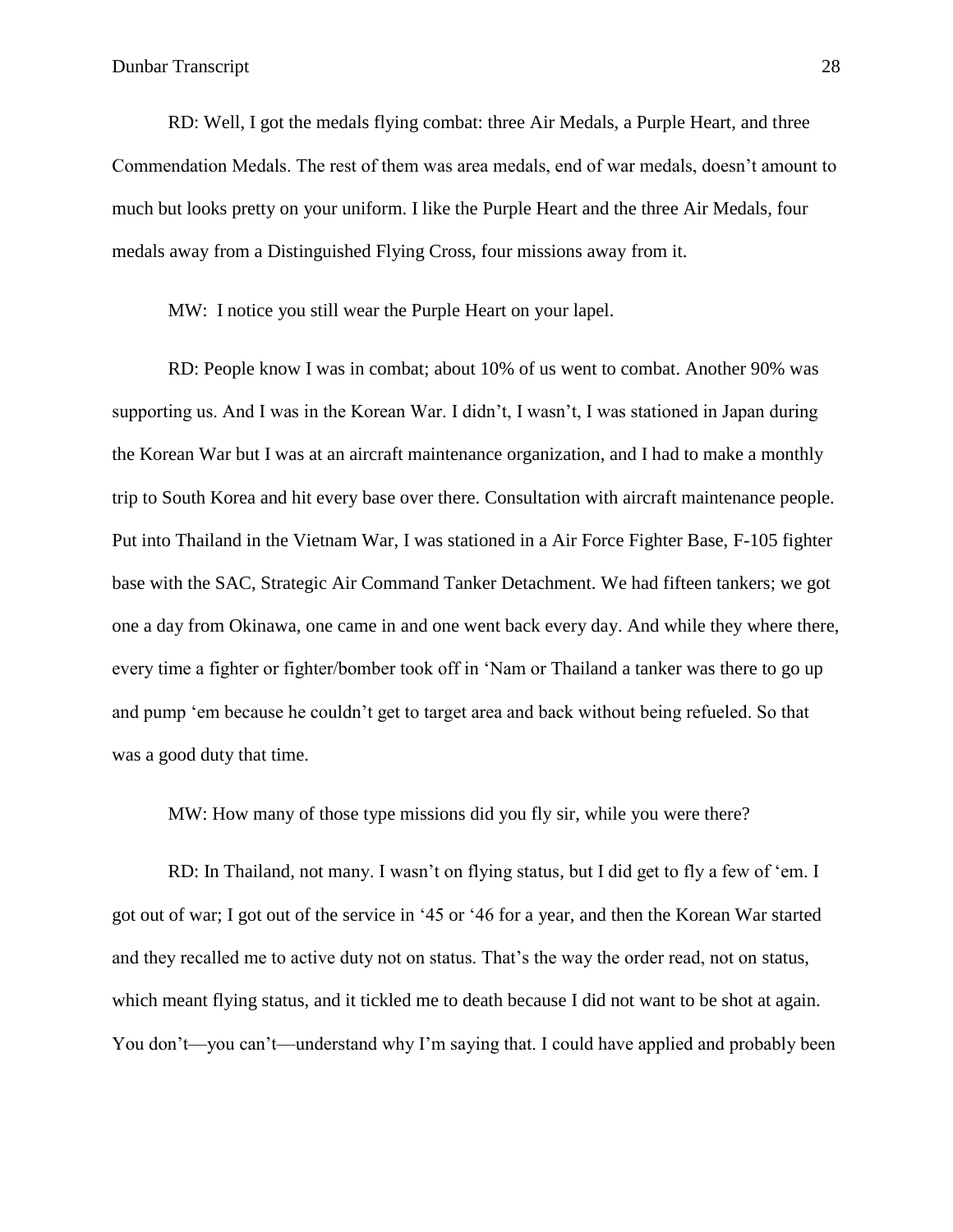called back and flown B-29s, but I didn't wanna fly anymore. I'm not the hero type, a little cowardly, I think.

MW: Sir from everything you've told me, your story, you're nothing near a coward, sir. 'Cause I can't—my nineteen year old mind—I can't wrap my mind around the concept of getting shot at, just thinking about, it just—

RD: You could fly miles and miles of flack, that's artillery shells they're shooting at you now. Like when General (unintelligible) years ago said that, "Artillery is the queen of battle." You've been told that, I'm sure, in class.

MW: I've never heard that one, no sir.

RD: Artillery is the queen of battle, and those were what they were shooting at us, mostly 88 mm—88 mm's not a big shell, about like that, little more than three inches, but it had a good casing behind it, pushing that shell. Yeah, they used to shoot at us. Well, I flew at 27,000 feet, and it was right up there with me. And until I started flying the lead, I never saw much combat because I always tried to fly a tight formation. I didn't wanna be tail end Charlie and get my butt shot off, and I tried to steer as close to this man's wing tip as I could. Right at him. So I was flying the airplane, I was working everything, the throttles, I worked my butt off.

And I think I told you about debriefing afterwards. Soon as we landed, we were taken well, of course I'd have to go to debriefing—and one of the things they give us was a shot of whiskey, bourbon; every man got a shot. And half my crew didn't drink, three or four of 'em give me their shots. God, I needed that whiskey, 'cause I was so taut—too tight and nervous. And then we were turned loose.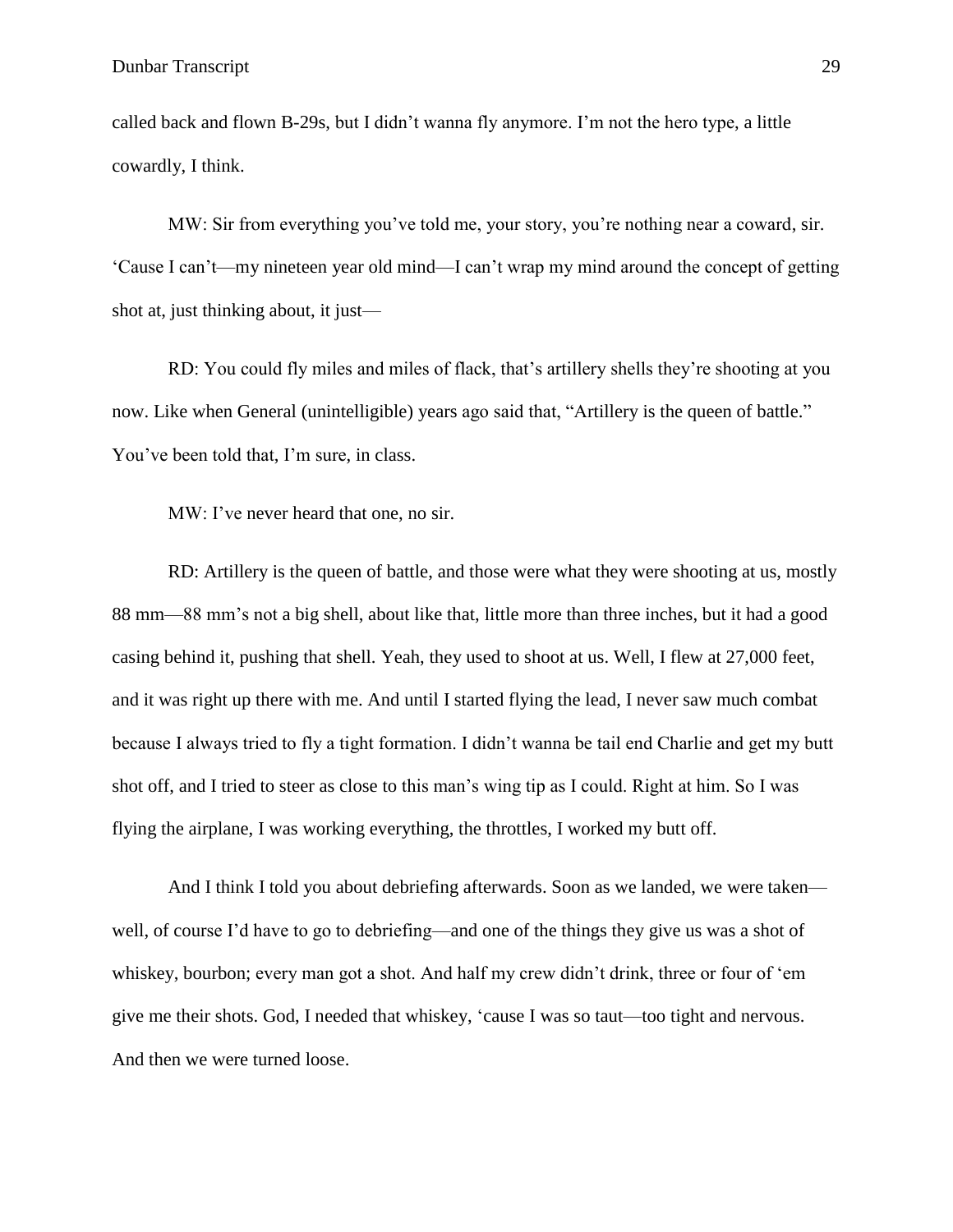I remember one time I was fortunate enough to get a three-day pass. I was in London, and early one morning I saw the B-17s and B-24s coming, flying South on the West side of London. I thought that trail would never end, just on and on must have been well over a thousand bombers coming, going to Germany. You'd never see anything like that again, never see it again. We can send one B-52 up now, and he can stay 100, 200, 300 miles and shoot those uh, those uh. What is it? Missiles?

MW: Yes, sir.

RD: What is it? I can't think of the name of it.

MW: Ballistic?

RD: No, wasn't ballistic—Cruise Missiles.

MW: Cruise Missiles, yes, sir

RD: Yeah, and never see land. I mean those Cruise Missiles are perfect. Where do we stand?

MW: Well, we've covered a lot of stuff. Is there anything before we wrap up, any other remarks you'd like to make? Any other stories you'd like to tell?

RD: Not today, but I'll think of 'em tomorrow, sure as hell. (Laughs.) No, I think I pretty well covered everything I can remember. Gotta love that P-51. There's something else that Jimmy Doolittle did. Now, you recognize that name, don't you?

MW: Yes, sir.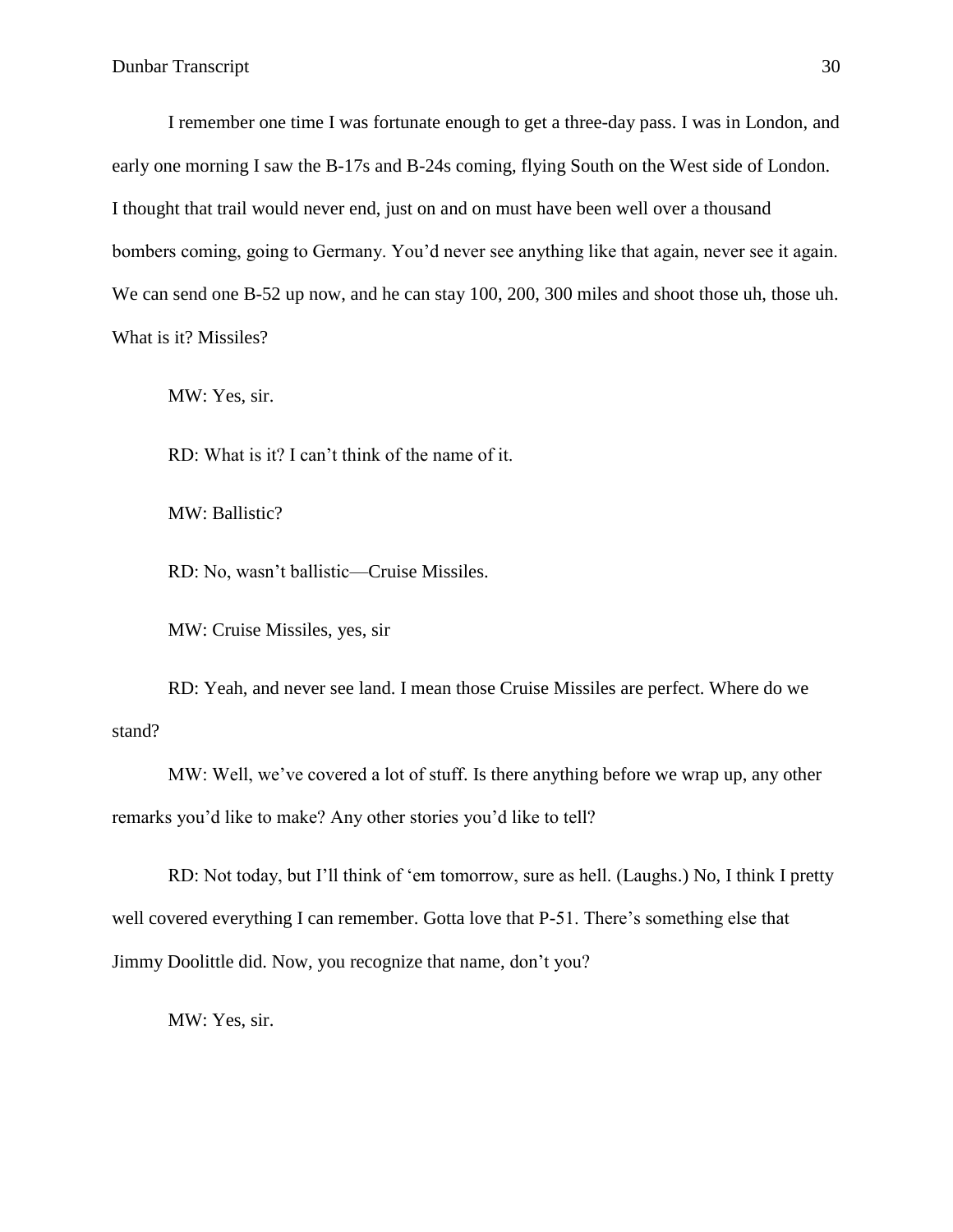RD: He led the Tokyo Raid. He was  $8<sup>th</sup>$  Air Force Commander. Well, after Tokyo Raid he was promoted from Lt. Col. to Brig. General—he skipped the Bird Col.—and it was a few months after that he got his second star then his third star, in less than two years. He was an outstanding man, I think I told you about his background.

MW: Yes, sir.

RD: Doctorate—one of the things he did beside increasing the mission requirements, he wanted the fighters to hit the deck coming back and strafe anything they could find: air fields and they destroyed lots and lots of airplanes by that which accomplished quite a bit for our mission, to destroy the Luftwaffe. And one of our aces—I wanna say Grobetsky—I think he was a Bird Col., commander at the time. He was on the deck with his P-47 and he was an ace several times over, kills in the 20s, close to 30. Anyway, he was on the ground strafing and he got so damn low that his props hit the ground and wiped him out. (Laughs.) He ended up in Prisoner of War camp, same camp I was at, Stalag Luft III. That was pure stupidity to get that damn low; 500 feet was stupid, too, I thought at the time. You got any more questions?

MW: No, sir. It was great getting to talk to you today, and I appreciate everything that you've done for us sir.

RD: Didn't I leave another piece of paper in there, other than that? What was it? Yeah that! Did you read that?

MW: Um, I read it the day you came in, sir.

RD: Gives you a good feeling about the 40 air bases, 1,000, 1,500 bombers taking off at the same time in that small area.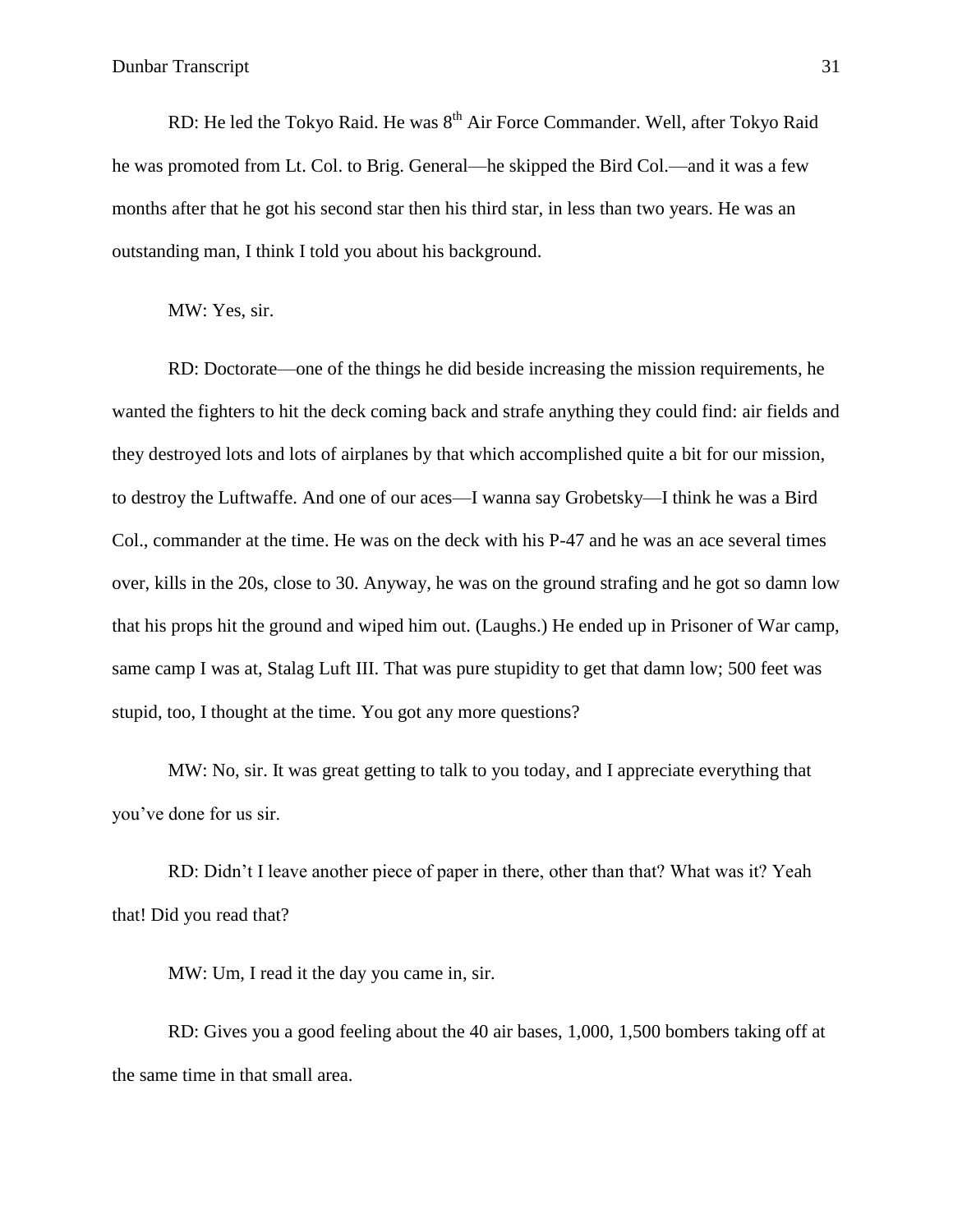MW: I don't know if I read all of it, I remember reading the very first of it.

RD: Yeah. (Pause.)

MW: It's been an honor sir getting to know you better, and I hope to keep in touch after all this is over, get to hear a few more stories afterwards.

RD: I think I hit all the high points. I had distances and times and days there of our two forced marches, but I can't find it.

MW: I remember in the—I think one was—75 kilometers, sir, was one of them.

RD: Total distance might have been 75 kilometers.

MW: Yes sir, I think that was one of them.

RD: I remember the first night we marched out of Sagan the temperature was below zero.

MW: I think that's everything.

RD: There was a little black strap around this. The first time we marched out, we stopped at—you could call it a village with three or four different farm houses in a group. Of course the farmers lived in a group like that, and I fell in a wagon in the yard full of hay, and I climbed into that and covered up in hay and that gave me enough insulation to—I survived that night [when] the temperature was below zero. I don't know how I got past that night. Must be something else I can tell ya? How can that just disappear, just a little black cord I had that tied in?

MW: Yes, sir, I remember it.